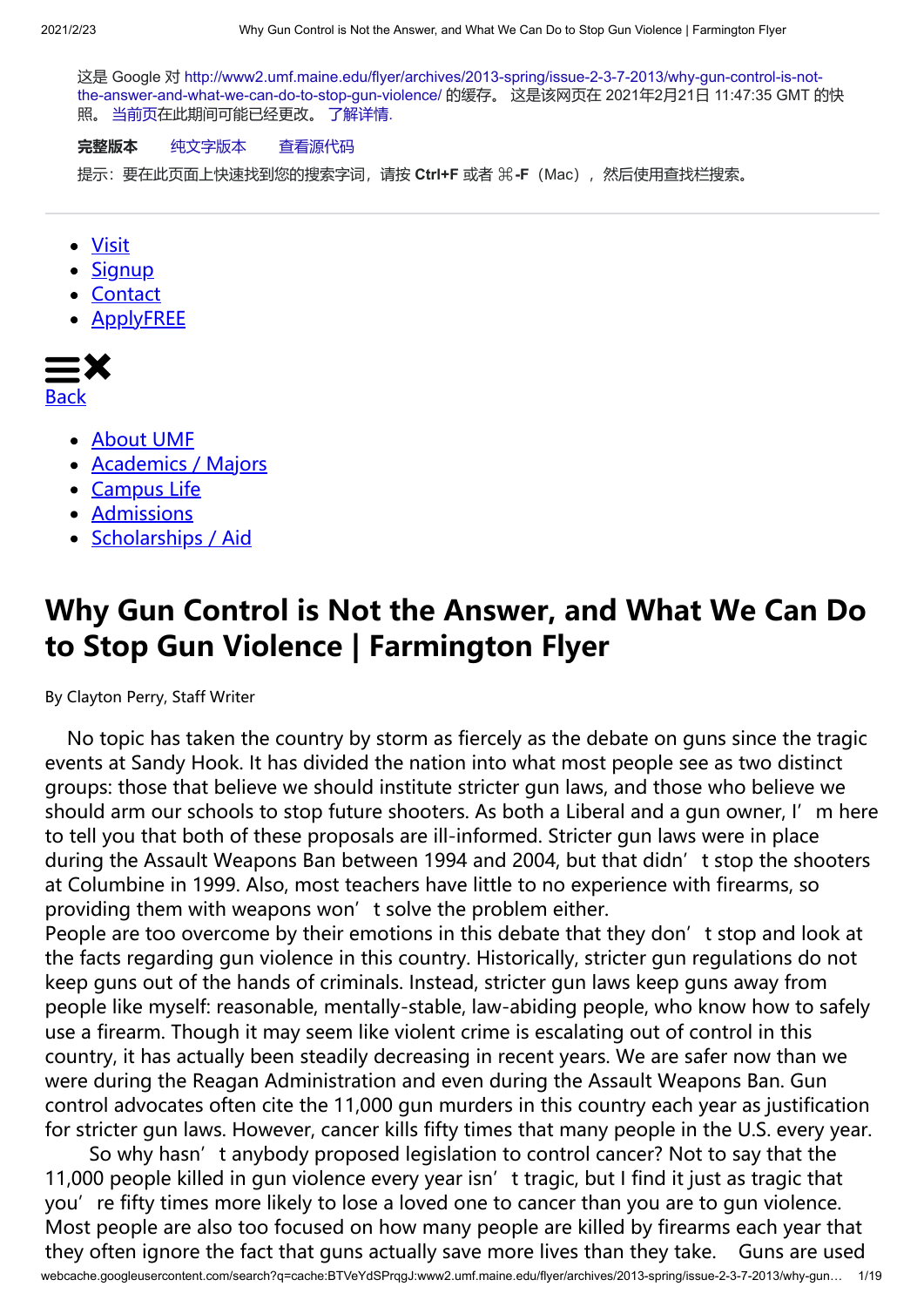far more often in self-defense than in a crime and 98% of the time that a gun is used in selfdefense, not a single shot is fired. Take the case of 22-year-old Nick Meli. This Oregon concealed-carry permit holder was present during a mall shooting in Clackamas, Oregon last month. Once he heard shots firing, he saw a gunman with a rifle who had just shot and killed two people. He positioned himself behind a pillar and drew his gun. He presented himself to the gunman who, upon seeing Nick's gun, turned his own weapon on himself and pulled the trigger. Had he not been present, we may very well have seen another Sandy Hook-style shooting just days after the tragedy.

But the question still remains: how do we prevent school shootings? In the case of Adam Lanza, the 20-year-old shooter at Sandy Hook, stricter gun laws would not have worked. Before the shooting, he attempted to purchase firearms, only to be denied on the basis of mental instability, thus proving the effectiveness of background checks that are required for all over-the-counter gun purchases. His only option was to steal the guns from his mother. People are under the impression that Lanza used an assault-style rifle in the shooting, when in actuality, he didn't. The police later found one in his car, but it was not used in the shooting, proving that you don't need an assault-style rifle to carry out a shooting spree. (So that again begs the question: why ban them if it won't stop school shootings?) One huge factor that plays into all of the recent mass-shootings is the issue of mental health, something that has been going largely unaddressed in this whole debate. Had Adam Lanza had the proper mental health diagnoses and treatment, this tragedy may not have happened. Unfortunately, though we have made huge strides in the diagnosis and treatment of mental health disorders in the past 50 years, people still struggle with mental illness every day unable to get help. To put it into perspective how little attention we put towards mental health, the biggest mental health treatment facilities in the U.S. are located at Riker's Island Jail in New York, LA County Jail in California, and Cook County Jail in Illinois.

Gun control advocates and opponents both want the same thing: guns out of the hands of criminals and into the hands of people who know how to use them. With that in mind, I have a solution for this issue as well as a suggestion for how to prevent school shootings in the future. One idea that has been proposed by both gun control advocate and opponent alike is universal background checks. Under the nation's current gun laws, background checks are required when you purchase a firearm from any Federal Firearms License (FFL) holder. However, there is a loophole in this law that allows people to purchase firearms without a background check at gun shows and private sales. Closing this loophole would mean that only people who are allowed to own firearms will be able to purchase them legally. As a staunch defender of the Second Amendment, I agree whole-heartedly that we should have universal background checks. I go through a background check whenever I purchase a firearm from an FFL holder, so I have no problem submitting to a background check when purchasing a firearm in any setting.

As for the issue of stopping school shootings, look no further than a piece of legislation submitted to our own state legislature by State Representative Brian Duprey(R-Hampden). Proposed shortly after the Sandy Hook shooting, it would allow any teacher or administrator with a Concealed Carry Permit to carry a concealed firearm into a public school. Now before you accuse me of flip-flopping, let me be absolutely clear: my justification for not providing weapons to public schools is that most teachers and administrators are not experienced with firearms. However, if a teacher or administrator has a Concealed Carry Permit, it is proof that they have submitted to the long and arduous legal process required by the state to make sure that they are in their right mind and are trusted with a concealed firearm in the eyes of the state. It is also proof that they have taken a handgun safety course, and are therefore experienced in safely handling and shooting a handgun. This law would ensure that only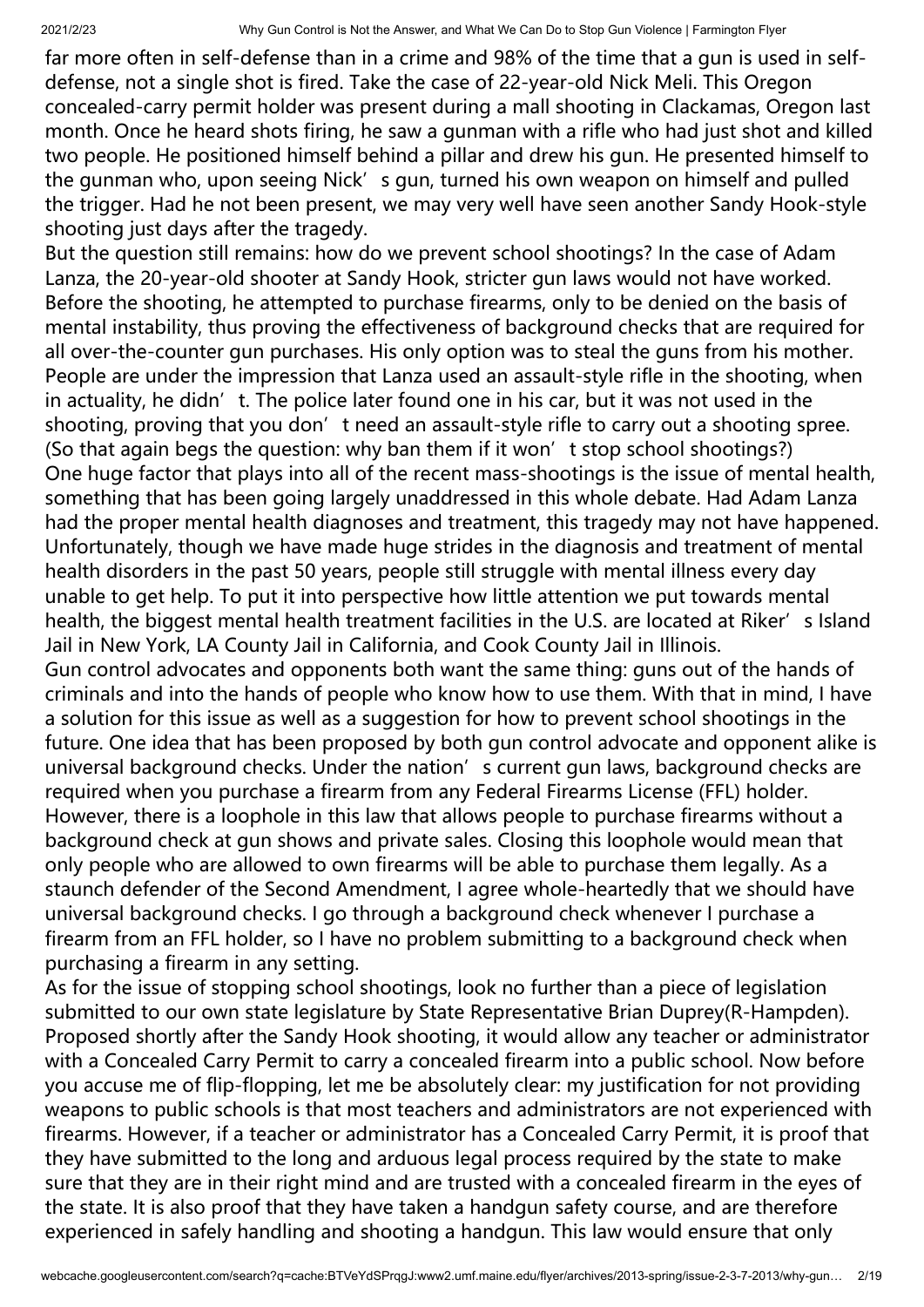teachers and administrators who are experienced with firearms and are deemed eligible by the state may carry a concealed firearm into a school setting. And just like Nick Meli in the Oregon mall, they may be able to stop a shooter from committing a tragedy without even having to fire a single shot. As a future educator and Concealed Carry Permit holder, I would feel much safer knowing that I would have the ability to protect my students and colleagues should the need arise, but I hope that I never have to.

## **Farmington Flyer**

- [Home](http://www2.umf.maine.edu/flyer/)
- [Current Issue](http://www2.umf.maine.edu/flyer/current-issue/)
	- [Dakota Goes Global, Hits Local](http://www2.umf.maine.edu/flyer/current-issue/dakota-goes-global-hits-local/)
	- [Deep Treble's Annual Fall Concert A Great Success](http://www2.umf.maine.edu/flyer/current-issue/deep-trebles-annual-fall-concert-a-great-success/)
	- [Election Follow-Up: Student Reactions And Campus Response](http://www2.umf.maine.edu/flyer/current-issue/election-follow-up-student-reactions-and-campus-response/)
	- [Guest Speaker At UMF: Aminatta Forna On 'Reversing The Gaze'](http://www2.umf.maine.edu/flyer/current-issue/guest-speaker-at-umf-aminatta-forna-on-reversing-the-gaze/)
	- [Peter Hardy Entertains Audience In Nordica During Book Release](http://www2.umf.maine.edu/flyer/current-issue/peter-hardy-entertains-audience-in-nordica/)
	- [Political Science Students Present Capstones, Reflect On Semester](http://www2.umf.maine.edu/flyer/current-issue/political-science-students-present-capstones-reflect-on-semester/)
	- o [Renewable Energy: UMF's Steps to Sustainability](http://www2.umf.maine.edu/flyer/current-issue/renewable-energy-umfs-steps-to-sustainability/)
	- o [Seth Wescott Appearance At The Rider's Club Movie Premiere Brings Snow](http://www2.umf.maine.edu/flyer/current-issue/seth-wescott-appearance-at-the-riders-club-movie-premiere-brings-snow-sports-community-together/) Sports Community Together
	- o [Some DAM Good Advice!](http://www2.umf.maine.edu/flyer/current-issue/some-dam-good-advice/)
	- [UMF Health Students Lend A Hand At Coat & Cupboard On Chester Greenwood](http://www2.umf.maine.edu/flyer/current-issue/umf-health-students-lend-a-hand-at-coat-cupboard-on-chester-greenwood-day/) Day
	- o **[UMF Students Learn What Makes A Good Story](http://www2.umf.maine.edu/flyer/current-issue/umf-students-learn-what-makes-a-good-story/)**
	- o [UMF Women's Basketball Team Plays Husson In Opening Home Game](http://www2.umf.maine.edu/flyer/current-issue/umf-womens-basketball-team-plays-husson-in-opening-home-game/)
- [News](http://www2.umf.maine.edu/flyer/news/)  $\bullet$
- [Feature](http://www2.umf.maine.edu/flyer/feature/)
- **[Opinion](http://www2.umf.maine.edu/flyer/opinion/)**
- [Sports](http://www2.umf.maine.edu/flyer/sports/)
- [Archives](http://www2.umf.maine.edu/flyer/archives/)
	- [2012 Fall](http://www2.umf.maine.edu/flyer/archives/2012-fall/)
		- $\blacksquare$  [Issue 1 10.2.2012](http://www2.umf.maine.edu/flyer/archives/2012-fall/issue-1-10-2-2012/)
			- [Commuter Council Seeks Improvements](http://www2.umf.maine.edu/flyer/archives/2012-fall/issue-1-10-2-2012/commuter-council-seeks-improvements/)
			- [Discretion Advised For UMF Skaters](http://www2.umf.maine.edu/flyer/archives/2012-fall/issue-1-10-2-2012/discretion-advised-for-umf-skaters/)
			- **[Fix It With Faith](http://www2.umf.maine.edu/flyer/archives/2012-fall/issue-1-10-2-2012/fix-it-with-faith/)**
			- **[Gender Neutral Housing In Mallet](http://www2.umf.maine.edu/flyer/archives/2012-fall/issue-1-10-2-2012/gender-neutral-housing-in-mallet/)**
			- **[Healthy Chocolate Chip Cookies with Avocado](http://www2.umf.maine.edu/flyer/archives/2012-fall/issue-1-10-2-2012/healthy-chocolate-chip-cookies-with-avocado/)**
			- **[Recipe](http://www2.umf.maine.edu/flyer/archives/2012-fall/issue-1-10-2-2012/recipe/)**
			- **[UMF Discusses Protective Sex](http://www2.umf.maine.edu/flyer/archives/2012-fall/issue-1-10-2-2012/umf-discusses-protective-sex/)**
			- **[UMF Is Not Like High School, It's Better](http://www2.umf.maine.edu/flyer/archives/2012-fall/issue-1-10-2-2012/umf-is-not-like-high-school-its-better/)**
			- **UMF Rally For Trayyon Martin**
			- **[UMF Students Get A New Set Of Wheels](http://www2.umf.maine.edu/flyer/archives/2012-fall/issue-1-10-2-2012/umf-students-get-a-new-set-of-wheels/)**
			- **[UMF Students Push For Marriage Equality](http://www2.umf.maine.edu/flyer/archives/2012-fall/issue-1-10-2-2012/umf-students-push-for-marriage-equality/)**
			- **[UMF To Enforce Tobacco Free Policy](http://www2.umf.maine.edu/flyer/archives/2012-fall/issue-1-10-2-2012/umf-to-enforce-tobacco-free-policy/)**
			- **[UMF Travel Photography To Be Offered](http://www2.umf.maine.edu/flyer/archives/2012-fall/issue-1-10-2-2012/umf-travel-photography-to-be-offered/)**
			- **[UMF Welcomes New President](http://www2.umf.maine.edu/flyer/archives/2012-fall/issue-1-10-2-2012/umf-welcomes-new-president-2/)**
			- **[UMF Welcomes New President](http://www2.umf.maine.edu/flyer/archives/2012-fall/issue-1-10-2-2012/umf-welcomes-new-president/)**
			- **UMF'**s Radio Station Kicks Off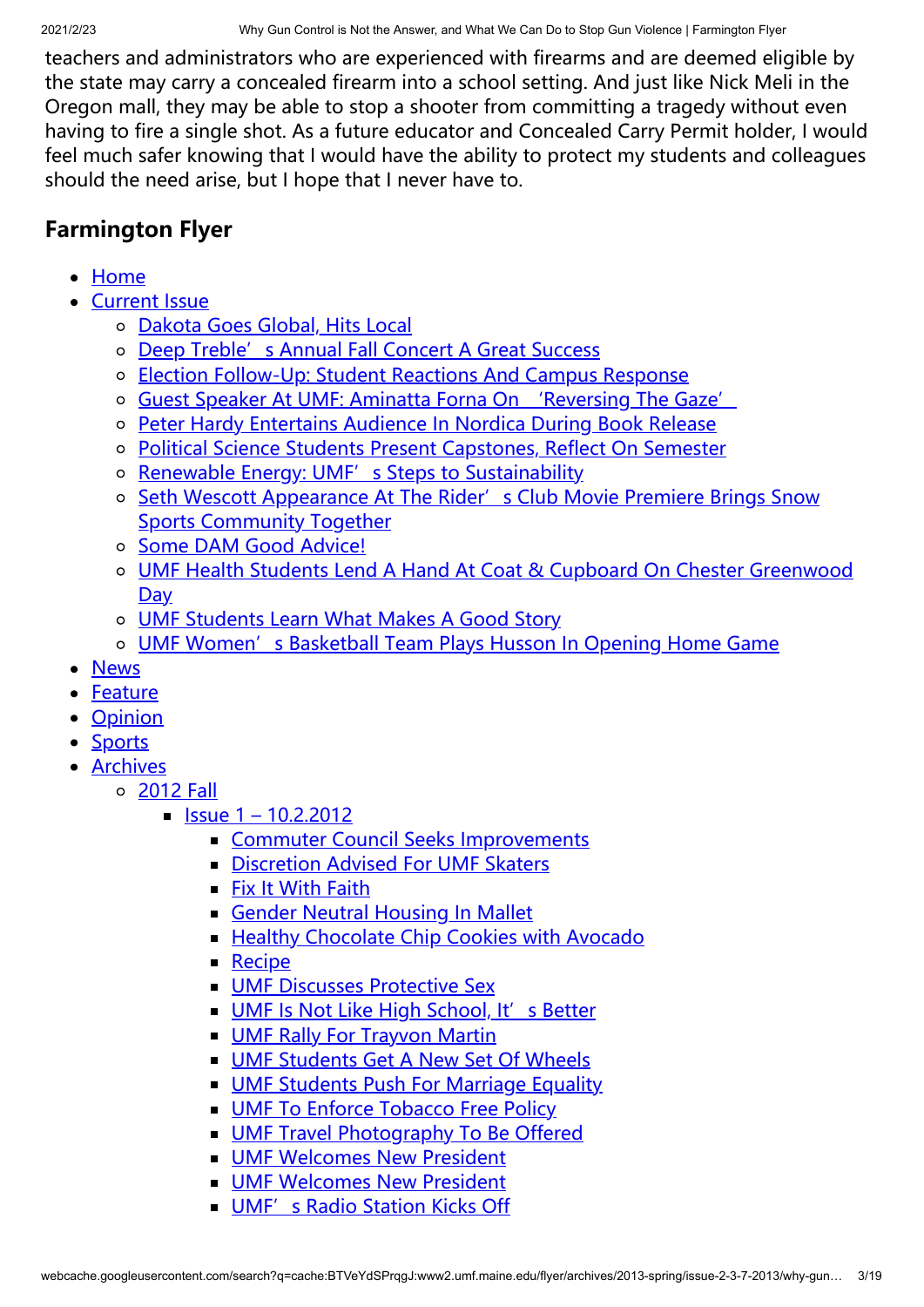- **UME We Used To Be Normal" UMF Launches Website On Important History**
- [College Housing Options: Residence Halls vs. Apartments](http://www2.umf.maine.edu/flyer/archives/2012-fall/issue-1-10-2-2012/college-housing-options-residence-halls-vs-apartments/)
- $\blacksquare$  [Issue 2 10.18.2012](http://www2.umf.maine.edu/flyer/archives/2012-fall/issue-2-10-18-2012/)
	- [Beaver Talk](http://www2.umf.maine.edu/flyer/archives/2012-fall/issue-2-10-18-2012/beaver-talk/)
	- [Campus Remains Neutral](http://www2.umf.maine.edu/flyer/archives/2012-fall/issue-2-10-18-2012/campus-remains-neutral/)
	- [Computerized Praxis Test](http://www2.umf.maine.edu/flyer/archives/2012-fall/issue-2-10-18-2012/computerized-praxis-test/)
	- **[Dressage Club Comes To UMF](http://www2.umf.maine.edu/flyer/archives/2012-fall/issue-2-10-18-2012/dressage-club-comes-to-umf/)**
	- **[First Fall For Softball](http://www2.umf.maine.edu/flyer/archives/2012-fall/issue-2-10-18-2012/first-fall-for-softball/)**
	- **[Ghastly Horrors At UMF](http://www2.umf.maine.edu/flyer/archives/2012-fall/issue-2-10-18-2012/ghastly-horrors-at-umf/)**
	- **[Keeping UMF Sustainable](http://www2.umf.maine.edu/flyer/archives/2012-fall/issue-2-10-18-2012/keeping-umf-sustainable/)**
	- **[Letter From The Editor](http://www2.umf.maine.edu/flyer/archives/2012-fall/issue-2-10-18-2012/letter-from-the-editor/)**
	- **[New Snack Shack At Prescott Field](http://www2.umf.maine.edu/flyer/archives/2012-fall/issue-2-10-18-2012/new-snack-shack-at-prescott-field/)**
	- **[Player Of The Issue](http://www2.umf.maine.edu/flyer/archives/2012-fall/issue-2-10-18-2012/player-of-the-issue/)**
	- **[Salena Sykes: UMF Cross Country Success](http://www2.umf.maine.edu/flyer/archives/2012-fall/issue-2-10-18-2012/salena-sykes-umf-cross-country-success/)**
	- [Studying Abroad: In The Eyes Of Those From Foreign Countries](http://www2.umf.maine.edu/flyer/archives/2012-fall/issue-2-10-18-2012/studying-abroad-in-the-eyes-of-those-from-foreign-countries/)
	- [Sweatt-Winter Childcare and Early Education Center Receives NAEYC](http://www2.umf.maine.edu/flyer/archives/2012-fall/issue-2-10-18-2012/sweatt-winter-childcare-and-early-education-center-receives-naeyc-accreditation/) Accreditation
	- [UMF Campus Residence Council To Attend Regional Conference](http://www2.umf.maine.edu/flyer/archives/2012-fall/issue-2-10-18-2012/umf-campus-residence-council-to-attend-regional-conference/)
	- **[UMF College Republicans See Strong Start For Club](http://www2.umf.maine.edu/flyer/archives/2012-fall/issue-2-10-18-2012/umf-college-republicans-see-strong-start-for-club/)**
	- **[UMF First-Years Start Indoor Track & Field Club](http://www2.umf.maine.edu/flyer/archives/2012-fall/issue-2-10-18-2012/umf-first-years-start-indoor-track-field-club/)**
	- **[UMF Professor Publishes Novel](http://www2.umf.maine.edu/flyer/archives/2012-fall/issue-2-10-18-2012/umf-professor-publishes-novel/)**
	- **[UMF Student Health Center Avoids Using Antibiotics](http://www2.umf.maine.edu/flyer/archives/2012-fall/issue-2-10-18-2012/umf-student-health-center-avoids-using-antibiotics/)**
- $\blacksquare$  [Issue 3 11.1.2012](http://www2.umf.maine.edu/flyer/archives/2012-fall/issue-3-11-1-2012/)
	- **[Be Active And Hearty With The FRC](http://www2.umf.maine.edu/flyer/archives/2012-fall/issue-3-11-1-2012/be-active-and-hearty-with-the-frc/)**
	- **[Election Corner 2012: Through The Eyes Of Students](http://www2.umf.maine.edu/flyer/archives/2012-fall/issue-3-11-1-2012/election-corner-2012-through-the-eyes-of-students/)**
	- **[Family Energy Night At UMF](http://www2.umf.maine.edu/flyer/archives/2012-fall/issue-3-11-1-2012/family-energy-night-at-umf/)**
	- [Food For Thought: Obama, Romney Or Mickey Mouse](http://www2.umf.maine.edu/flyer/archives/2012-fall/issue-3-11-1-2012/food-for-thought-obama-romney-or-mickey-mouse/)
	- **[Last Season For Senior Soccer Women](http://www2.umf.maine.edu/flyer/archives/2012-fall/issue-3-11-1-2012/last-season-for-senior-soccer-women/)**
	- **[Men's Soccer](http://www2.umf.maine.edu/flyer/archives/2012-fall/issue-3-11-1-2012/mens-soccer/)**
	- [Performance At Alumni Theatre](http://www2.umf.maine.edu/flyer/archives/2012-fall/issue-3-11-1-2012/performance-at-alumni-theatre/)
	- [Player of the Issue: Lillian Barry](http://www2.umf.maine.edu/flyer/archives/2012-fall/issue-3-11-1-2012/player-of-the-issue-lillian-barry/)
	- [Race To The Top](http://www2.umf.maine.edu/flyer/archives/2012-fall/issue-3-11-1-2012/race-to-the-top/)
	- [Senior Class Announces First Social Of The Year](http://www2.umf.maine.edu/flyer/archives/2012-fall/issue-3-11-1-2012/senior-class-announces-first-social-of-the-year/)
	- **[Student Senator Proposes New Smoking Policy](http://www2.umf.maine.edu/flyer/archives/2012-fall/issue-3-11-1-2012/student-senator-proposes-new-smoking-policy/)**
	- **[Study Geology In New Foundland](http://www2.umf.maine.edu/flyer/archives/2012-fall/issue-3-11-1-2012/study-geology-in-new-foundland/)**
	- **[Trash Day Reaching Out With Collaborative Effort](http://www2.umf.maine.edu/flyer/archives/2012-fall/issue-3-11-1-2012/trash-day-reaching-out-with-collaborative-effort/)**
	- **[UMF Student Prepares For Paralympics](http://www2.umf.maine.edu/flyer/archives/2012-fall/issue-3-11-1-2012/umf-student-prepares-for-paralympics/)**
	- **[UMF Students Play Their Part In The Election](http://www2.umf.maine.edu/flyer/archives/2012-fall/issue-3-11-1-2012/umf-students-play-their-part-in-the-election/)**
- $\blacksquare$  [Issue 4 11.15.2012](http://www2.umf.maine.edu/flyer/archives/2012-fall/issue-4-11-15-2012/)
	- **[Aramark Stands By Food Selection](http://www2.umf.maine.edu/flyer/archives/2012-fall/issue-4-11-15-2012/aramark-stands-by-food-selection/)**
	- [COOKING WITH CHOMPERS: Saltine Toffee](http://www2.umf.maine.edu/flyer/archives/2012-fall/issue-4-11-15-2012/cooking-with-chompers-saltine-toffee/)
	- **[Farmington Throwing Annual Chester Greenwood Day Parade](http://www2.umf.maine.edu/flyer/archives/2012-fall/issue-4-11-15-2012/farmington-throwing-annual-chester-greenwood-day-parade/)**
	- [Fear And Trust](http://www2.umf.maine.edu/flyer/archives/2012-fall/issue-4-11-15-2012/fear-and-trust/)
	- [Go On A Trip And Break The Routine](http://www2.umf.maine.edu/flyer/archives/2012-fall/issue-4-11-15-2012/go-on-a-trip-and-break-the-routine/)
	- [Have No Fear, Peer Financial Advisers Are Here!](http://www2.umf.maine.edu/flyer/archives/2012-fall/issue-4-11-15-2012/have-no-fear-peer-financial-advisers-are-here/)
	- [Health Center Director Sees Overuse in Antibiotics](http://www2.umf.maine.edu/flyer/archives/2012-fall/issue-4-11-15-2012/health-center-director-sees-overuse-in-antibiotics/)
	- **[Men's Basketball Seeks Success](http://www2.umf.maine.edu/flyer/archives/2012-fall/issue-4-11-15-2012/mens-basketball-seeks-success/)**
	- **[New Housing Policy Makes Vacation Living Easier](http://www2.umf.maine.edu/flyer/archives/2012-fall/issue-4-11-15-2012/new-housing-policy-makes-vacation-living-easier/)**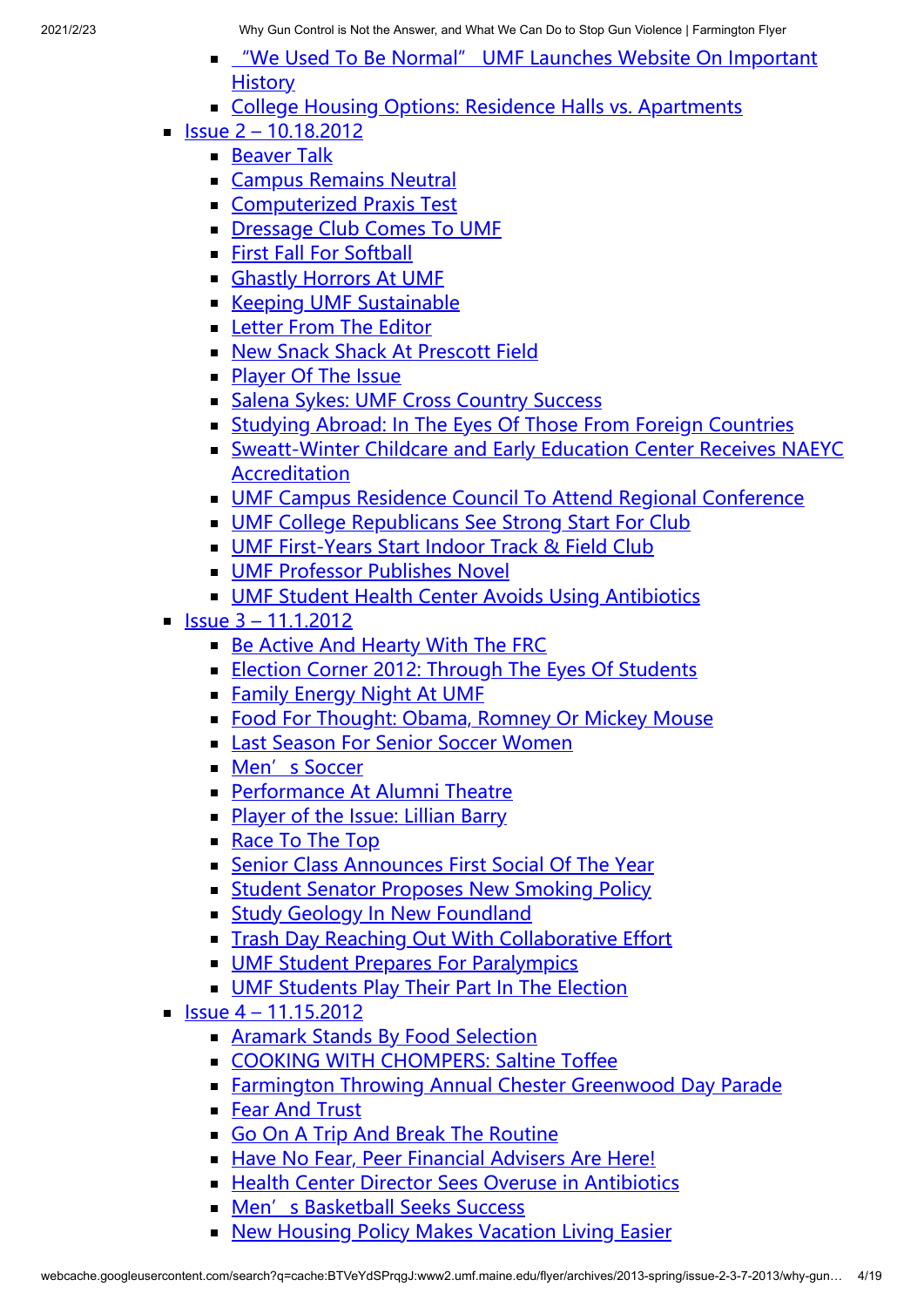- **[New Senate Policies For Clubs And Organizations Concern Students](http://www2.umf.maine.edu/flyer/archives/2012-fall/issue-4-11-15-2012/new-senate-policies-for-clubs-and-organizations-concern-students/)**
- [Sports Wrap-Ups](http://www2.umf.maine.edu/flyer/archives/2012-fall/issue-4-11-15-2012/sports-wrap-ups/)
- [UMF Students Get Ready for the Annual Relay For Life](http://www2.umf.maine.edu/flyer/archives/2012-fall/issue-4-11-15-2012/umf-students-get-ready-for-the-annual-relay-for-life/)
- **[UMF Students Help Select Potential Educators](http://www2.umf.maine.edu/flyer/archives/2012-fall/issue-4-11-15-2012/umf-students-help-select-potential-educators/)**
- **[UMF Students Provide Selfless Service](http://www2.umf.maine.edu/flyer/archives/2012-fall/issue-4-11-15-2012/umf-students-provide-selfless-service/)**
- $\blacksquare$  [Issue 5 12.6.2012](http://www2.umf.maine.edu/flyer/archives/2012-fall/issue-5-12-6-2012/)
	- [BAM! The Bust-a-Move-Beavers December Performance](http://www2.umf.maine.edu/flyer/archives/2012-fall/issue-5-12-6-2012/1294-2/)
	- [COOKING WITH CHOMPERS: Linguine and Pesto and Garlic Bread](http://www2.umf.maine.edu/flyer/archives/2012-fall/issue-5-12-6-2012/cooking-with-chompers-linguine-and-pesto-and-garlic-bread/)
	- [Food for Thought: Freedom of Speech?](http://www2.umf.maine.edu/flyer/archives/2012-fall/issue-5-12-6-2012/1288-2/)
	- [How Does UMF Honor Veterans Day?](http://www2.umf.maine.edu/flyer/archives/2012-fall/issue-5-12-6-2012/how-does-umf-honor-veterans-day/)
	- **[Issue 5: Sports Update](http://www2.umf.maine.edu/flyer/archives/2012-fall/issue-5-12-6-2012/issue-5-sports-update/)**
	- **[New Athletic Trainer At UMF](http://www2.umf.maine.edu/flyer/archives/2012-fall/issue-5-12-6-2012/new-athletic-trainer-at-umf/)**
	- **[Taking Finals Step By Step](http://www2.umf.maine.edu/flyer/archives/2012-fall/issue-5-12-6-2012/taking-finals-step-by-step/)**
	- I [Talking About Sex Doesn't Have To Be Hard](http://www2.umf.maine.edu/flyer/archives/2012-fall/issue-5-12-6-2012/talking-about-sex-doesnt-have-to-be-hard/)
	- **[UMF Gives Back To Franklin County](http://www2.umf.maine.edu/flyer/archives/2012-fall/issue-5-12-6-2012/umf-gives-back-to-franklin-county/)**
	- **[UMF Prepares To Celebrate Sesquinquennial](http://www2.umf.maine.edu/flyer/archives/2012-fall/issue-5-12-6-2012/umf-prepares-to-celebrate-sesquinquennial/)**
	- [UMF Students Use Facebook As An Educational Communication Tool](http://www2.umf.maine.edu/flyer/archives/2012-fall/issue-5-12-6-2012/umf-students-use-facebook-as-an-educational-communication-tool/)
	- [UMF To Introduce New Text Alert System](http://www2.umf.maine.edu/flyer/archives/2012-fall/issue-5-12-6-2012/umf-to-introduce-new-text-alert-system/)
	- [UMF's Clefnotes Put On Christmas Performance](http://www2.umf.maine.edu/flyer/archives/2012-fall/issue-5-12-6-2012/umfs-clefnotes-put-on-christmas-performance/)
	- ["Keep 'Em Covered" Prepares For Their Sixth Year](http://www2.umf.maine.edu/flyer/archives/2012-fall/issue-5-12-6-2012/keep-em-covered-prepares-for-their-sixth-year/)
	- **[Residence Halls Bring Global Culture to Farmington](http://www2.umf.maine.edu/flyer/archives/2012-fall/issue-5-12-6-2012/%ef%bb%bfresidence-halls-bring-global-culture-to-farmington/)**
- o [2012 Spring](http://www2.umf.maine.edu/flyer/archives/2012-spring/)
	- $\blacksquare$  [Issue 1 2.2.2012](http://www2.umf.maine.edu/flyer/archives/2012-spring/issue-1-2-2-2012/)
		- **[A Word From The Student Senate President](http://www2.umf.maine.edu/flyer/archives/2012-spring/issue-1-2-2-2012/a-word-from-the-student-senate-president/)**
		- **[Andrea Nurse: Paleoecologist](http://www2.umf.maine.edu/flyer/archives/2012-spring/issue-1-2-2-2012/andrea-nurse-paleoecologist/)**
		- **[Beaver Talk](http://www2.umf.maine.edu/flyer/archives/2012-spring/issue-1-2-2-2012/beaver-talk-02-02-2012/)**
		- [Cooking with Chompers](http://www2.umf.maine.edu/flyer/archives/2012-spring/issue-1-2-2-2012/cooking-with-chompers/)
		- [Double May Term, Double the Work](http://www2.umf.maine.edu/flyer/archives/2012-spring/issue-1-2-2-2012/double-may-term-double-the-work/)
		- **[Film Review: Extremely Loud & Incredibly Close](http://www2.umf.maine.edu/flyer/archives/2012-spring/issue-1-2-2-2012/film-review-extremely-loud-incredibly-close/)**
		- [Safe Zone: Giving LGBTQ Students A Judgment Free Space](http://www2.umf.maine.edu/flyer/archives/2012-spring/issue-1-2-2-2012/safe-zone-giving-lgbtq-students-a-judgment-free-space/)
		- [Sobs and Laughter](http://www2.umf.maine.edu/flyer/archives/2012-spring/issue-1-2-2-2012/sobs-and-laughter-03-16-2012/)
		- **[UMF Organization Aids KONY 2012 Effort](http://www2.umf.maine.edu/flyer/archives/2012-spring/issue-1-2-2-2012/umf-organization-aids-kony-2012-effort/)**
		- [UMF Professor Dr. Alireza Geshnizjani: "People are more similar than](http://www2.umf.maine.edu/flyer/archives/2012-spring/issue-1-2-2-2012/umf-professor-dr-alireza-geshnizjani-people-are-more-similar-than-different/) different"
		- **[UMF Women's Lacrosse Coach Expects Resilience](http://www2.umf.maine.edu/flyer/archives/2012-spring/issue-1-2-2-2012/umf-womens-lacrosse-coach-expects-resilience/)**
		- [WUMF: Up And Running Just In Time](http://www2.umf.maine.edu/flyer/archives/2012-spring/issue-1-2-2-2012/wumf-up-and-running-just-in-time/)
	- $\blacksquare$  [Issue 2 2.12.2012](http://www2.umf.maine.edu/flyer/archives/2012-spring/issue-4-2-12-2012/)
		- [Beaver Talk](http://www2.umf.maine.edu/flyer/archives/2012-spring/issue-4-2-12-2012/beaver-talk/)
		- [Big City Crime In Farmington?](http://www2.umf.maine.edu/flyer/archives/2012-spring/issue-4-2-12-2012/big-city-crime-in-farmington/)
		- [CA's And Public Safety Remind Residence In Mallet To Lock Doors](http://www2.umf.maine.edu/flyer/archives/2012-spring/issue-4-2-12-2012/cas-and-public-safety-remind-residence-in-mallet-to-lock-doors-after-burglaries/) After Burglaries
		- [Faith and Fearless](http://www2.umf.maine.edu/flyer/archives/2012-spring/issue-4-2-12-2012/faith-and-fearless-02-16-2012/)
		- **[Farmington in Four, Plus One](http://www2.umf.maine.edu/flyer/archives/2012-spring/issue-4-2-12-2012/farmington-in-four-plus-one/)**
		- **[From Maine to Maryland](http://www2.umf.maine.edu/flyer/archives/2012-spring/issue-4-2-12-2012/from-maine-to-maryland/)**
		- [KRUP: "If Beavers Can Build Dams, We Can Build Houses"](http://www2.umf.maine.edu/flyer/archives/2012-spring/issue-4-2-12-2012/krup-if-beavers-can-build-dams-we-can-build-houses/)
		- [Sign Language As Foreign Language Credit?](http://www2.umf.maine.edu/flyer/archives/2012-spring/issue-4-2-12-2012/sign-language-as-foreign-language-credit/)
		- **[The Transition From Dorm To Apartment Life](http://www2.umf.maine.edu/flyer/archives/2012-spring/issue-4-2-12-2012/the-transition-from-dorm-to-apartment-life/)**
		- **[UMF Professor Meenakshi Menon's Second Semester at UMF](http://www2.umf.maine.edu/flyer/archives/2012-spring/issue-4-2-12-2012/umf-professor-meenakshi-menons-second-semester-at-umf/)**
		- **[UMF Professor Studies Maine Lake Temperatures](http://www2.umf.maine.edu/flyer/archives/2012-spring/issue-4-2-12-2012/umf-professor-studies-maine-lake-temperatures/)**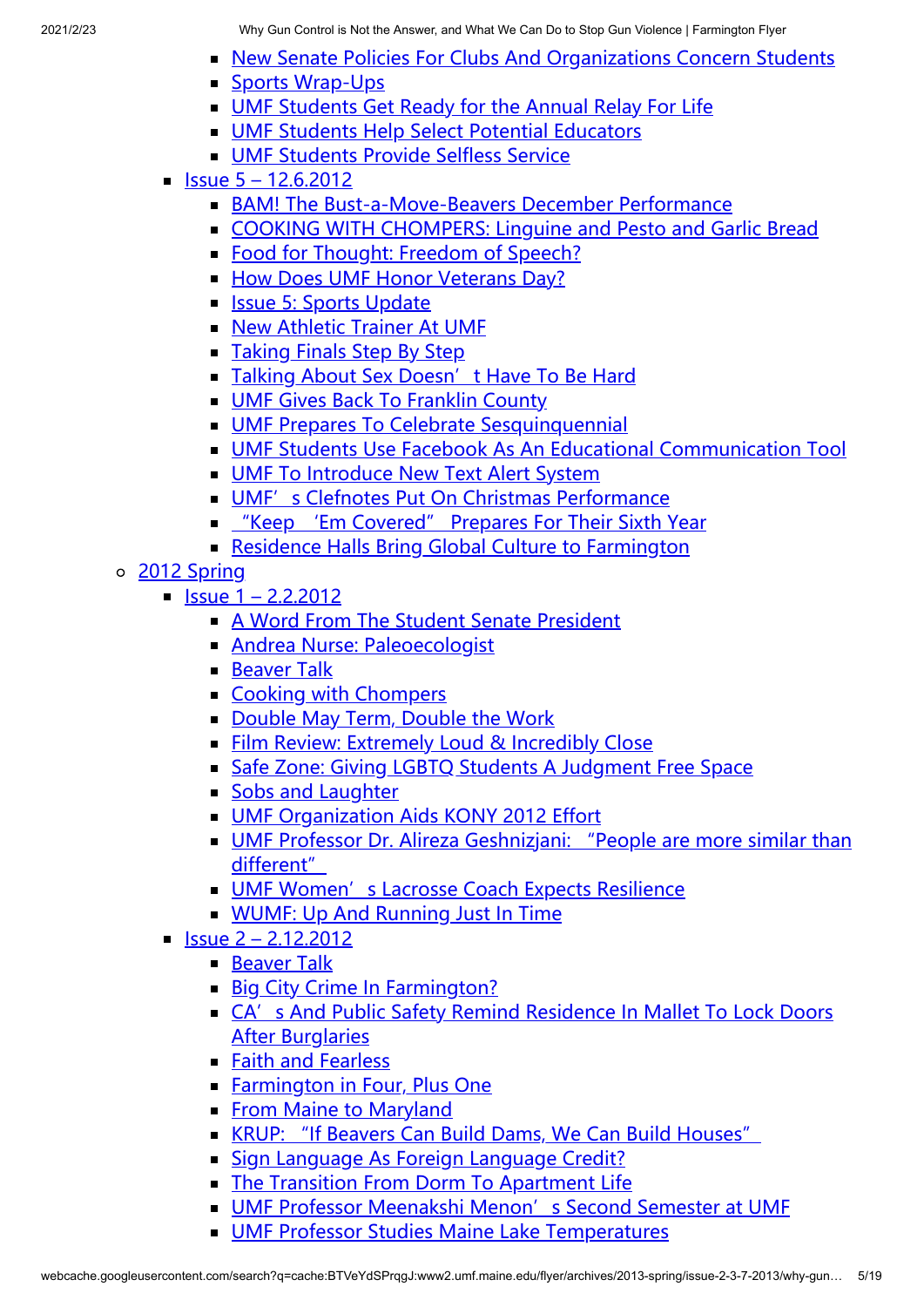- **[UMF Student's Senior Research Aids Environmental Decision](http://www2.umf.maine.edu/flyer/archives/2012-spring/issue-4-2-12-2012/umf-students-senior-research-aids-environmental-decision/)**
- **[UMF Ultimate Disc Club Prepares For Spring Season](http://www2.umf.maine.edu/flyer/archives/2012-spring/issue-4-2-12-2012/umf-ultimate-disc-club-prepares-for-spring-season/)**
- $\blacksquare$  [Issue 5 4.26.2012](http://www2.umf.maine.edu/flyer/archives/2012-spring/issue-5-4-26-2012/)
	- [Commuter Hostel Reopens In New Location](http://www2.umf.maine.edu/flyer/archives/2012-spring/issue-5-4-26-2012/commuter-hostel-reopens-in-new-location/)
	- [Faith and Fearless](http://www2.umf.maine.edu/flyer/archives/2012-spring/issue-5-4-26-2012/faith-and-fearless/)
	- **[Fix It With Faith](http://www2.umf.maine.edu/flyer/archives/2012-spring/issue-5-4-26-2012/fix-it-with-faith/)**
	- I Jim Collins Retires After 33 Years At UME
	- **[Kristen Case Transcribes Manuscripts of Thoreau](http://www2.umf.maine.edu/flyer/archives/2012-spring/issue-5-4-26-2012/kristen-case-transcribes-manuscripts-of-thoreau/)**
	- [Sobs and Laughter](http://www2.umf.maine.edu/flyer/archives/2012-spring/issue-5-4-26-2012/sobs-laughter/)
	- [Sobs and Laughter](http://www2.umf.maine.edu/flyer/archives/2012-spring/issue-5-4-26-2012/sobs-and-laughter/)
	- **[Sugarloaf Employs UMF Students](http://www2.umf.maine.edu/flyer/archives/2012-spring/issue-5-4-26-2012/sugarloaf-employs-umf-students/)**
	- **[UMF Basketball Takes First Place In The NAC](http://www2.umf.maine.edu/flyer/archives/2012-spring/issue-5-4-26-2012/umf-basketball-takes-first-place-in-the-nac/)**
	- **[UMF Dance Team: More Like a Family](http://www2.umf.maine.edu/flyer/archives/2012-spring/issue-5-4-26-2012/umf-dance-team-more-like-a-family/)**
	- [UMF Editorial Columnist Is Off To Graduate School](http://www2.umf.maine.edu/flyer/archives/2012-spring/issue-5-4-26-2012/umf-editorial-columnist-is-off-to-graduate-school/)
	- **[UMF Men's Basketball Hoping To Secure The Top Seed](http://www2.umf.maine.edu/flyer/archives/2012-spring/issue-5-4-26-2012/umf-mens-basketball-hoping-to-secure-the-top-seed/)**
	- [UMF Men's Rugby to Compete for State Title](http://www2.umf.maine.edu/flyer/archives/2012-spring/issue-5-4-26-2012/umf-mens-rugby-to-compete-for-state-title/)
	- **[UMF Ski Team Works Fast After A Slow Start](http://www2.umf.maine.edu/flyer/archives/2012-spring/issue-5-4-26-2012/umf-ski-team-works-fast-after-a-slow-start/)**
	- **[UMF Students Start Their Semesters Abroad](http://www2.umf.maine.edu/flyer/archives/2012-spring/issue-5-4-26-2012/umf-students-start-their-semesters-abroad/)**
	- **[UMF Teaching Assistant To Travel Back To Argentina](http://www2.umf.maine.edu/flyer/archives/2012-spring/issue-5-4-26-2012/umf-teaching-assistant-to-travel-back-to-argentina/)**
	- **[University Budget Committee](http://www2.umf.maine.edu/flyer/archives/2012-spring/issue-5-4-26-2012/university-budget-committee/)**
	- **[Weekend Excursion Trip to Spirit Of Boston](http://www2.umf.maine.edu/flyer/archives/2012-spring/issue-5-4-26-2012/weekend-excursion-trip-to-spirit-of-boston/)**
	- **[Winter Term A Useful Experience For Students](http://www2.umf.maine.edu/flyer/archives/2012-spring/issue-5-4-26-2012/winter-term-a-useful-experience-for-students/)**
- [Relay For Life: Celebrates Birthdays](http://www2.umf.maine.edu/flyer/archives/2012-spring/relay-for-life-celebrates-birthdays/)
- [2013 Fall](http://www2.umf.maine.edu/flyer/archives/2013fall/)
	- $\blacksquare$  [Issue 1 10.3.2013](http://www2.umf.maine.edu/flyer/archives/2013fall/issue-1-10-3-2013/)
		- **E** ["I Hate Hamlet" rehearsals underway](http://www2.umf.maine.edu/flyer/archives/2013fall/issue-1-10-3-2013/i-hate-hamlet-rehearsals-underway/)
		- **[A Big Move Opens A Big Area](http://www2.umf.maine.edu/flyer/archives/2013fall/issue-1-10-3-2013/a-big-move-opens-a-big-area/)**
		- **[Beaver Talk](http://www2.umf.maine.edu/flyer/archives/2013fall/issue-1-10-3-2013/beaver-talk-2/)**
		- **[Editorial](http://www2.umf.maine.edu/flyer/archives/2013fall/issue-1-10-3-2013/editorial/)**
		- **[Family and Friends Fall Festival Helps Combat Homesickness](http://www2.umf.maine.edu/flyer/archives/2013fall/issue-1-10-3-2013/family-and-friends-fall-festival-helps-combat-homesickness/)**
		- **[Featured Freshman](http://www2.umf.maine.edu/flyer/archives/2013fall/issue-1-10-3-2013/featured-freshman/)**
		- [High ropes course cut back to once a month](http://www2.umf.maine.edu/flyer/archives/2013fall/issue-1-10-3-2013/high-ropes-course-cut-back-to-once-a-month/)
		- **[Lady Beavers dominate Thomas Terriers](http://www2.umf.maine.edu/flyer/archives/2013fall/issue-1-10-3-2013/lady-beavers-dominate-thomas-terriers/)**
		- **[Life after graduation](http://www2.umf.maine.edu/flyer/archives/2013fall/issue-1-10-3-2013/life-after-graduation/)**
		- [Seniors of 2013 Give Advice to Incoming Freshmen](http://www2.umf.maine.edu/flyer/archives/2013fall/issue-1-10-3-2013/seniors-of-2013-give-advice-to-incoming-freshmen/)
		- **[Sports Highlights](http://www2.umf.maine.edu/flyer/archives/2013fall/issue-1-10-3-2013/sports-highlights/)**
		- **[The New Campus Green](http://www2.umf.maine.edu/flyer/archives/2013fall/issue-1-10-3-2013/the-new-campus-green/)**
		- [The Praxis I Test: Now Aligned With the Common Core State Standards](http://www2.umf.maine.edu/flyer/archives/2013fall/issue-1-10-3-2013/the-praxis-i-test-now-aligned-with-the-common-core-state-standards/)
		- **[UMF Dressage Club Gives Students a Chance to Ride](http://www2.umf.maine.edu/flyer/archives/2013fall/issue-1-10-3-2013/umf-dressage-club-gives-students-a-chance-to-ride/)**
		- **[Visiting Writers Series at UMF](http://www2.umf.maine.edu/flyer/archives/2013fall/issue-1-10-3-2013/visiting-writers-series-at-umf/)**
	- $\blacksquare$  [Issue 2 10.17.2013](http://www2.umf.maine.edu/flyer/archives/2013fall/issue-2-10-17-2013/)
		- **[150th Birthday Party for the UMF](http://www2.umf.maine.edu/flyer/archives/2013fall/issue-2-10-17-2013/150th-birthday-party-for-the-umf/)**
		- **[Beaver Talk](http://www2.umf.maine.edu/flyer/archives/2013fall/issue-2-10-17-2013/beaver-talk-3/)**
		- [Chug! Chug! Chug!](http://www2.umf.maine.edu/flyer/archives/2013fall/issue-2-10-17-2013/chug-chug-chug/)
		- [Dear Honey,](http://www2.umf.maine.edu/flyer/archives/2013fall/issue-2-10-17-2013/dear-honey-2/)
		- [Domestic violence awareness month](http://www2.umf.maine.edu/flyer/archives/2013fall/issue-2-10-17-2013/domestic-violence-awareness-month/)
		- **[Drastic Sales Drop for Down Town Graphics](http://www2.umf.maine.edu/flyer/archives/2013fall/issue-2-10-17-2013/drastic-sales-drop-for-down-town-graphics/)**
		- If you don't want to tip.....get takeout
		- **[Inauguration for UMF's 14th President](http://www2.umf.maine.edu/flyer/archives/2013fall/issue-2-10-17-2013/inauguration-for-umfs-14th-president/)**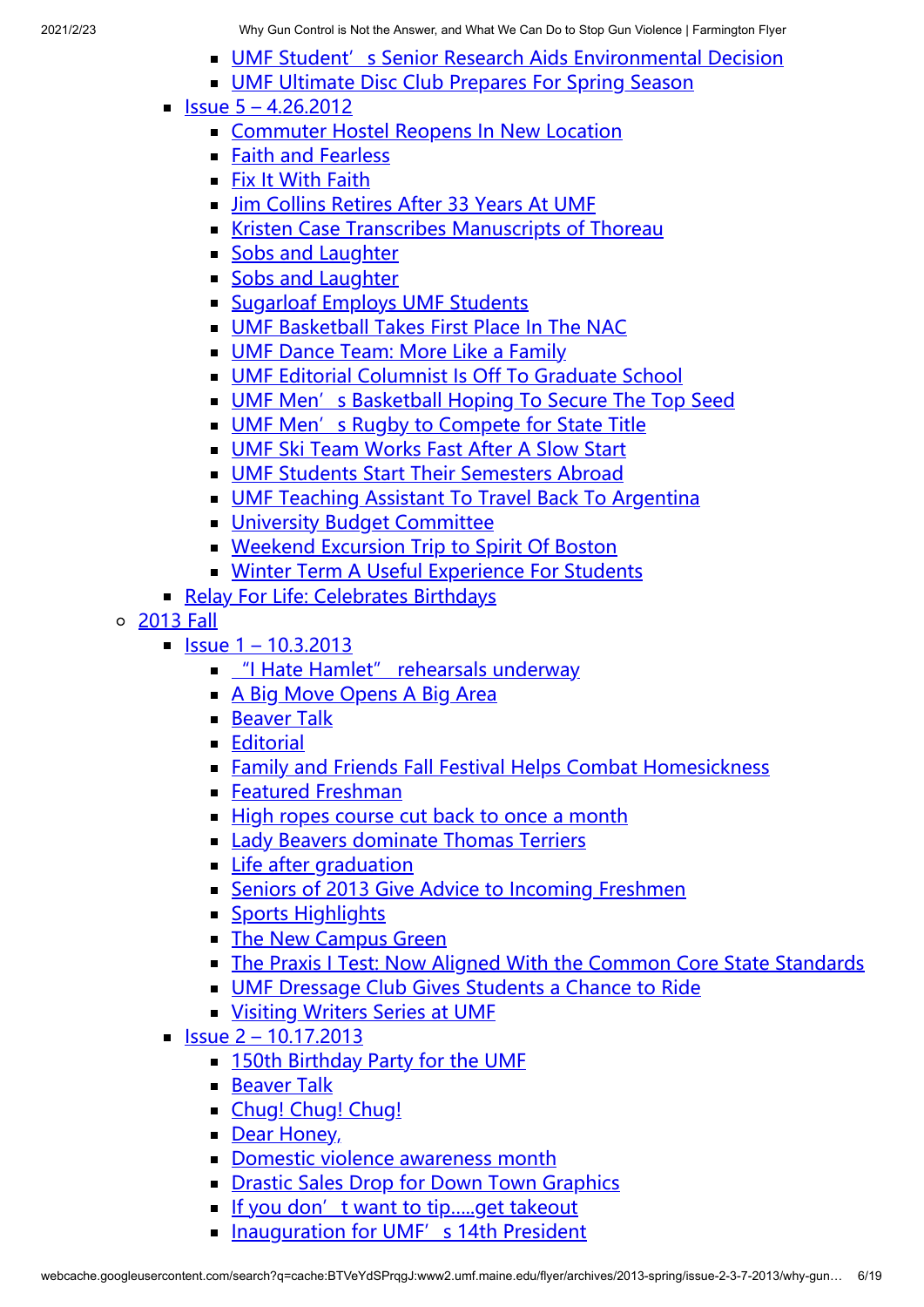- **[Poet John Poch Reads at UMF Writing Series](http://www2.umf.maine.edu/flyer/archives/2013fall/issue-2-10-17-2013/poet-john-poch-reads-at-umf-writing-series/)**
- **[Presidential Inauguration for UMF's 14th President](http://www2.umf.maine.edu/flyer/archives/2013fall/issue-2-10-17-2013/presidential-inauguration-for-umfs-14th-president/)**
- $\blacksquare$  [Recipe](http://www2.umf.maine.edu/flyer/archives/2013fall/issue-2-10-17-2013/recipe-2/)
- [Reservable rooms at Mantor Library](http://www2.umf.maine.edu/flyer/archives/2013fall/issue-2-10-17-2013/reservable-rooms-at-mantor-library/)
- **[Sports Highlights](http://www2.umf.maine.edu/flyer/archives/2013fall/issue-2-10-17-2013/sports-highlights-2/)**
- [The LinQ, LGBT Support Group](http://www2.umf.maine.edu/flyer/archives/2013fall/issue-2-10-17-2013/the-linq-lgbt-support-group/)
- [UMF bids farewell to Ted Blais and welcomes Brock Caton](http://www2.umf.maine.edu/flyer/archives/2013fall/issue-2-10-17-2013/umf-bids-farewell-to-ted-blais-and-welcomes-brock-caton/)
- [UMF offers Internship Fair and the annual Graduate School Fair](http://www2.umf.maine.edu/flyer/archives/2013fall/issue-2-10-17-2013/umf-offers-internship-fair-and-the-annual-graduate-school-fair/)
- **[UMF wants students to take advantage of the excursions](http://www2.umf.maine.edu/flyer/archives/2013fall/issue-2-10-17-2013/umf-wants-students-to-take-advantage-of-the-excursions/)**
- $\blacksquare$  [Issue 3 10.31.2013](http://www2.umf.maine.edu/flyer/archives/2013fall/issue-3-10-31-2013/)
	- **[5th Annual Turkey Trot Brings In Technology As It Attracts More](http://www2.umf.maine.edu/flyer/archives/2013fall/issue-3-10-31-2013/5th-annual-turkey-trot-brings-in-technology-as-it-attracts-more-runners/) Runners**
	- **[Acoustic showcase at UMF](http://www2.umf.maine.edu/flyer/archives/2013fall/issue-3-10-31-2013/acoustic-showcase-at-umf/)**
	- [Alice James Books celebrates 40th anniversary with poetry reading](http://www2.umf.maine.edu/flyer/archives/2013fall/issue-3-10-31-2013/alice-james-books-celebrates-40th-anniversary-with-poetry-reading/)
	- [Cats, cowboys, and Ninja Turtles, oh my!](http://www2.umf.maine.edu/flyer/archives/2013fall/issue-3-10-31-2013/cats-cowboys-and-ninja-turtles-oh-my/)
	- [Does it really get better from here?](http://www2.umf.maine.edu/flyer/archives/2013fall/issue-3-10-31-2013/1985-2/)
	- [Humans vs. Zombies: behind the game](http://www2.umf.maine.edu/flyer/archives/2013fall/issue-3-10-31-2013/humans-vs-zombies-behind-the-game/)
	- **[Landslide win for UMF field hockey](http://www2.umf.maine.edu/flyer/archives/2013fall/issue-3-10-31-2013/landslide-win-for-umf-field-hockey/)**
	- **[Pepper flipping: the ultimate challenge](http://www2.umf.maine.edu/flyer/archives/2013fall/issue-3-10-31-2013/pepper-flipping-the-ultimate-challenge/)**
	- **[Professor initiates "SloNoWriMos" Creative Writing Challenge](http://www2.umf.maine.edu/flyer/archives/2013fall/issue-3-10-31-2013/professor-initiates-slonowrimos-creative-writing-challenge/)**
	- [SCC turns heads on Trash Day](http://www2.umf.maine.edu/flyer/archives/2013fall/issue-3-10-31-2013/scc-turns-heads-on-trash-day/)
	- **[Shining Tutor in the Writing Center](http://www2.umf.maine.edu/flyer/archives/2013fall/issue-3-10-31-2013/shining-tutor-in-the-writing-center/)**
	- **[Sports Highlights](http://www2.umf.maine.edu/flyer/archives/2013fall/issue-3-10-31-2013/sports-highlights-3/)**
	- UMF: Plaqued with the paranormal?
	- **[With determination, one can accomplish anything](http://www2.umf.maine.edu/flyer/archives/2013fall/issue-3-10-31-2013/with-determination-one-can-accomplish-anything/)**
- $\blacksquare$  [Issue 4 11.14.2013](http://www2.umf.maine.edu/flyer/archives/2013fall/issue-4-11-14-2013/)
	- **[A night spent in Nordica](http://www2.umf.maine.edu/flyer/archives/2013fall/issue-4-11-14-2013/a-night-spent-in-nordica/)**
	- [Alumni Theatre prepares for shows](http://www2.umf.maine.edu/flyer/archives/2013fall/issue-4-11-14-2013/alumni-theatre-prepares-for-shows/)
	- [Dear Honey,](http://www2.umf.maine.edu/flyer/archives/2013fall/issue-4-11-14-2013/dear-honey/)
	- [Kayla Tuttle receives NAC Women's Soccer Player of the Year](http://www2.umf.maine.edu/flyer/archives/2013fall/issue-4-11-14-2013/kayla-tuttle-receives-nac-womens-soccer-player-of-the-year/)
	- **[Movie Review: Carrie](http://www2.umf.maine.edu/flyer/archives/2013fall/issue-4-11-14-2013/movie-review-carrie/)**
	- [NaNoWriMo sweeps through campus](http://www2.umf.maine.edu/flyer/archives/2013fall/issue-4-11-14-2013/nanowrimo-sweeps-through-campus/)
	- **[Professor Jon Oplinger to retire after over 30 years at UMF](http://www2.umf.maine.edu/flyer/archives/2013fall/issue-4-11-14-2013/professor-jon-oplinger-to-retire-after-over-30-years-at-umf/)**
	- [SSDP helps get question 1 passed in Portland](http://www2.umf.maine.edu/flyer/archives/2013fall/issue-4-11-14-2013/ssdp-helps-get-question-1-passed-in-portland/)
	- [The break down on break housing](http://www2.umf.maine.edu/flyer/archives/2013fall/issue-4-11-14-2013/the-break-down-on-break-housing/)
	- $\blacksquare$  [There's no shame in having depression](http://www2.umf.maine.edu/flyer/archives/2013fall/issue-4-11-14-2013/theres-no-shame-in-having-depression/)
	- [UMF struggles to match 2010 year of over-capacity](http://www2.umf.maine.edu/flyer/archives/2013fall/issue-4-11-14-2013/umf-struggles-to-match-2010-year-of-over-capacity/)
	- **[UMF student battles through diabetes](http://www2.umf.maine.edu/flyer/archives/2013fall/issue-4-11-14-2013/umf-student-battles-through-diabetes/)**
	- **[Up and Coming NYC rapper to perform at Senior Social](http://www2.umf.maine.edu/flyer/archives/2013fall/issue-4-11-14-2013/up-and-coming-nyc-rapper-to-perform-at-senior-social/)**
	- **[Upcoming events at Emery Center](http://www2.umf.maine.edu/flyer/archives/2013fall/issue-4-11-14-2013/upcoming-events-at-emery-center/)**
- $\blacksquare$  [Issue 5 12.12.2013](http://www2.umf.maine.edu/flyer/archives/2013fall/issue-5-12-12-2013/)
	- [Bust-A-Move Beavers Perform](http://www2.umf.maine.edu/flyer/archives/2013fall/issue-5-12-12-2013/bust-a-move-beavers-perform/)
	- **[Chester Greenwood Day](http://www2.umf.maine.edu/flyer/archives/2013fall/issue-5-12-12-2013/chester-greenwood-day/)**
	- [Head Coach Meader brings on another season with the Beavers](http://www2.umf.maine.edu/flyer/archives/2013fall/issue-5-12-12-2013/head-coach-meader-brings-on-another-season-with-the-beavers/)
	- **[Letter From The Editor](http://www2.umf.maine.edu/flyer/archives/2013fall/issue-5-12-12-2013/letter-from-the-editor/)**
	- **[Movie Review: Catching Fire](http://www2.umf.maine.edu/flyer/archives/2013fall/issue-5-12-12-2013/movie-review-catching-fire/)**
	- [New mural at Tranten's](http://www2.umf.maine.edu/flyer/archives/2013fall/issue-5-12-12-2013/new-mural-at-trantens/)
	- [Not just a custodian, but also a friend](http://www2.umf.maine.edu/flyer/archives/2013fall/issue-5-12-12-2013/not-just-a-custodian-but-also-a-friend/)
	- **[Senate update from President John Ochira](http://www2.umf.maine.edu/flyer/archives/2013fall/issue-5-12-12-2013/senate-update-from-president-john-ochira/)**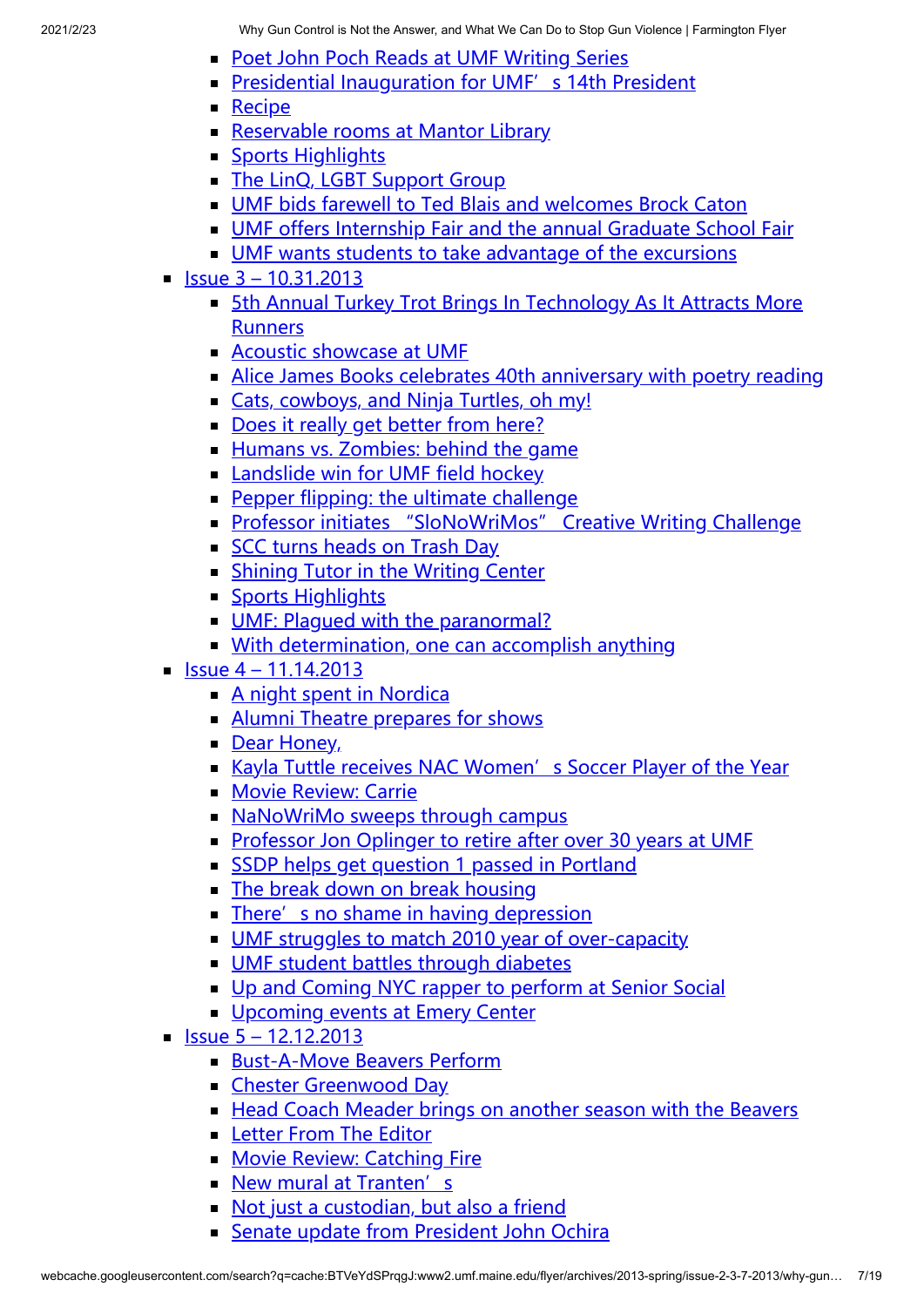- **[Staff Spotlight: Professor Gaelyn Aguilar](http://www2.umf.maine.edu/flyer/archives/2013fall/issue-5-12-12-2013/staff-spotlight-professor-gaelyn-aguilar/)**
- **[Staff Spotlight: Professor Nathaniel Minton](http://www2.umf.maine.edu/flyer/archives/2013fall/issue-5-12-12-2013/staff-spotlight-professor-nathaniel-minton/)**
- [The on-going journey as an artist and an indivudual](http://www2.umf.maine.edu/flyer/archives/2013fall/issue-5-12-12-2013/the-on-going-journey-as-an-artist-and-an-indivudual/)
- **[UMF Lady Beavers battle against Johnson State](http://www2.umf.maine.edu/flyer/archives/2013fall/issue-5-12-12-2013/umf-lady-beavers-battle-against-johnson-state/)**
- [Up Country Artists may be the new hot-spot in Farmington](http://www2.umf.maine.edu/flyer/archives/2013fall/issue-5-12-12-2013/up-country-artists-may-be-the-new-hot-spot-in-farmington/)
- [Vandalism of UMF student and alumni artwork shocks campus](http://www2.umf.maine.edu/flyer/archives/2013fall/issue-5-12-12-2013/vandalism-of-umf-student-and-alumni-artwork-shocks-campus/)
- [2013 Spring](http://www2.umf.maine.edu/flyer/archives/2013-spring/)
	- $\blacksquare$  [Issue 1 2.14.2013](http://www2.umf.maine.edu/flyer/archives/2013-spring/issue-1-2-14-2013/)
		- [Another Successful Trip to Boston and Another Big Win for the Celtics](http://www2.umf.maine.edu/flyer/archives/2013-spring/issue-1-2-14-2013/another-successful-trip-to-boston-and-another-big-win-for-the-celtics/)
		- **Example 2 [Associate Professor Elizabeth Cooke's getting ready for retirement](http://www2.umf.maine.edu/flyer/archives/2013-spring/issue-1-2-14-2013/associate-professor-elizabeth-cookes-getting-ready-for-retirement/)**
		- [Cooking with Chompers: Magic Muffin Mix](http://www2.umf.maine.edu/flyer/archives/2013-spring/issue-1-2-14-2013/cooking-with-chompers/)
		- [Dear Honey, What do you think?](http://www2.umf.maine.edu/flyer/archives/2013-spring/issue-1-2-14-2013/dear-honey-what-do-you-think/)
		- **[Farmington Club Hockey Team](http://www2.umf.maine.edu/flyer/archives/2013-spring/issue-1-2-14-2013/farmington-club-hockey-team/)**
		- [Food for Thought: "Will You Still Love Me Tomorrow?"](http://www2.umf.maine.edu/flyer/archives/2013-spring/issue-1-2-14-2013/food-for-thought-will-you-still-love-me-tomorrow/)
		- [Grief Support Group for students at UMF](http://www2.umf.maine.edu/flyer/archives/2013-spring/issue-1-2-14-2013/grief-support-group-for-students-at-umf/)
		- [Local art gallery opening in spring of 2013](http://www2.umf.maine.edu/flyer/archives/2013-spring/issue-1-2-14-2013/local-art-gallery-opening-in-spring-of-2013/)
		- [New Libra Scholar at UMF](http://www2.umf.maine.edu/flyer/archives/2013-spring/issue-1-2-14-2013/new-libra-scholar-at-umf/)
		- [Remembering Walter Sargent](http://www2.umf.maine.edu/flyer/archives/2013-spring/issue-1-2-14-2013/remembering-walter-sargent/)
		- **[Rising Star: John Ochira](http://www2.umf.maine.edu/flyer/archives/2013-spring/issue-1-2-14-2013/rising-star-john-ochira/)**
		- [UMF students and workers debate financial aid](http://www2.umf.maine.edu/flyer/archives/2013-spring/issue-1-2-14-2013/umf-students-and-workers-debate-financial-aid/)
		- [University of Maine Farmington boys basketball on a roll](http://www2.umf.maine.edu/flyer/archives/2013-spring/issue-1-2-14-2013/university-of-maine-farmington-boys-basketball-on-a-roll/)
		- [Visit the U.S. Virgin Islands on the May term: Tropical Ecology Course](http://www2.umf.maine.edu/flyer/archives/2013-spring/issue-1-2-14-2013/visit-the-u-s-virgin-islands-on-the-may-term-tropical-ecology-course/)
	- $\blacksquare$  [Issue 2 3.7.2013](http://www2.umf.maine.edu/flyer/archives/2013-spring/issue-2-3-7-2013/)
		- [Cooking with Chompers: Easy Chicken Lo Mein](http://www2.umf.maine.edu/flyer/archives/2013-spring/issue-2-3-7-2013/cooking-with-chompers-easy-chicken-lo-mein/)
		- **[Dear Honey](http://www2.umf.maine.edu/flyer/archives/2013-spring/issue-2-3-7-2013/dear-honey/)**
		- [Distracted Driving Campaign at UMF](http://www2.umf.maine.edu/flyer/archives/2013-spring/issue-2-3-7-2013/distracted-driving-campaign-at-umf/)
		- [Food for Thought: Not Another Holiday Rant](http://www2.umf.maine.edu/flyer/archives/2013-spring/issue-2-3-7-2013/food-for-thought-not-another-holiday-rant/)
		- **[Rising Star: Marcelle Hutchins](http://www2.umf.maine.edu/flyer/archives/2013-spring/issue-2-3-7-2013/rising-star-marcelle-hutchins/)**
		- [Serve Up goes to New Orleans over spring break](http://www2.umf.maine.edu/flyer/archives/2013-spring/issue-2-3-7-2013/serve-up-goes-to-new-orleans-over-spring-break/)
		- [Snow day decisions at UMF](http://www2.umf.maine.edu/flyer/archives/2013-spring/issue-2-3-7-2013/snow-day-decisions-at-umf/)
		- **[Sustainable Events and Projects at UMF](http://www2.umf.maine.edu/flyer/archives/2013-spring/issue-2-3-7-2013/sustainable-events-and-projects-at-umf/)**
		- [UMF accepted student days](http://www2.umf.maine.edu/flyer/archives/2013-spring/issue-2-3-7-2013/recruiting-new-students-for-fall-of-2013/)
		- **[UMF Senior Social to be held March 15th](http://www2.umf.maine.edu/flyer/archives/2013-spring/issue-2-3-7-2013/umf-senior-social-to-be-held-march-15th/)**
		- [UMF students may be able to save money by buying books online](http://www2.umf.maine.edu/flyer/archives/2013-spring/issue-2-3-7-2013/umf-students-may-be-able-to-save-money-by-buying-books-online/)
		- [UMF's semester of fittnesss](http://www2.umf.maine.edu/flyer/archives/2013-spring/issue-2-3-7-2013/umfs-semester-of-fittnesss/)
		- [University of Maine at Farmington ski team season comes to an end](http://www2.umf.maine.edu/flyer/archives/2013-spring/issue-2-3-7-2013/university-of-maine-at-farmington-ski-team-season-comes-to-an-end/)
		- **[University of Maine at Farmington: wheelchair friendly?](http://www2.umf.maine.edu/flyer/archives/2013-spring/issue-2-3-7-2013/university-of-maine-at-farmington-wheelchair-friendly/)**
		- [Why Gun Control is Not the Answer, and What We Can Do to Stop Gun](http://www2.umf.maine.edu/flyer/archives/2013-spring/issue-2-3-7-2013/why-gun-control-is-not-the-answer-and-what-we-can-do-to-stop-gun-violence/) Violence
	- $\blacksquare$  [Issue 3 3.21.2013](http://www2.umf.maine.edu/flyer/archives/2013-spring/issue-3-3-22-2013/)
		- [Dear Honey, what do you think? Issue 3](http://www2.umf.maine.edu/flyer/archives/2013-spring/issue-3-3-22-2013/dear-honey-what-do-you-think-issue-3/)
		- [Kalikow Center's resourceful resources](http://www2.umf.maine.edu/flyer/archives/2013-spring/issue-3-3-22-2013/kalikow-centers-resourceful-resources/)
		- **[Moving forward one step at a time](http://www2.umf.maine.edu/flyer/archives/2013-spring/issue-3-3-22-2013/moving-forward-one-step-at-a-time/)**
		- [New electronic petting zoo at Mantor Library](http://www2.umf.maine.edu/flyer/archives/2013-spring/issue-3-3-22-2013/new-electronic-petting-zoo-at-mantor-library/)
		- **[Rising Star: Murphy Doughty](http://www2.umf.maine.edu/flyer/archives/2013-spring/issue-3-3-22-2013/rising-star-murphy-doughty/)**
		- [Rugby hair auction hopes to bring in the crowds](http://www2.umf.maine.edu/flyer/archives/2013-spring/issue-3-3-22-2013/rugby-hair-auction-hopes-to-bring-in-the-crowds/)
		- **[Stress on the Rise for College Students](http://www2.umf.maine.edu/flyer/archives/2013-spring/issue-3-3-22-2013/stress-on-the-rise-for-college-students/)**
		- **[The fight for housing](http://www2.umf.maine.edu/flyer/archives/2013-spring/issue-3-3-22-2013/the-fight-for-housing/)**
		- [UMF College Democrats and Republicans prepare to debate](http://www2.umf.maine.edu/flyer/archives/2013-spring/issue-3-3-22-2013/umf-college-democrats-and-republicans-prepare-to-debate/)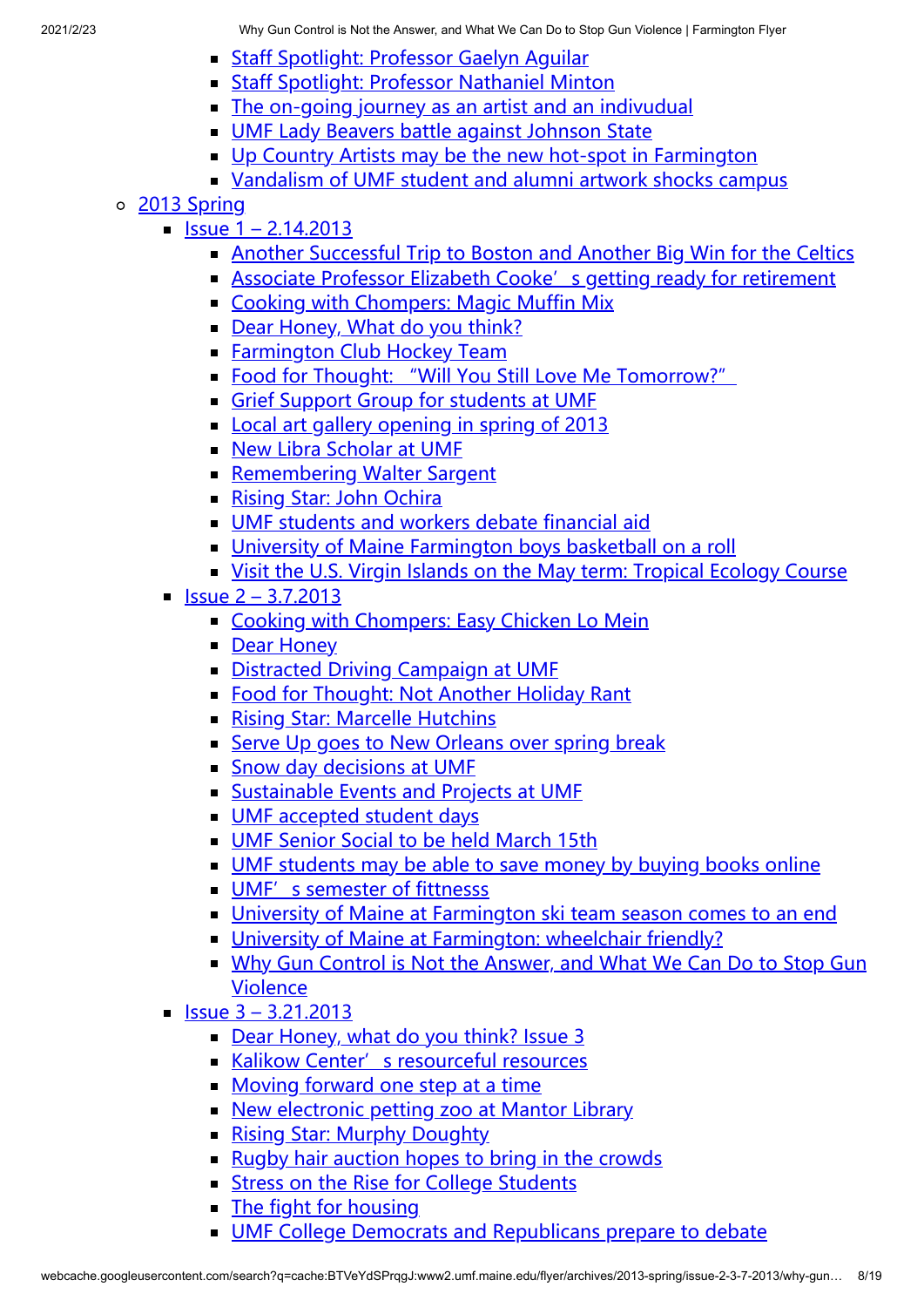- [UMF puts on controversial play](http://www2.umf.maine.edu/flyer/archives/2013-spring/issue-3-3-22-2013/umf-puts-on-controversial-play/)
- **[UMF Students go to AWP Conference](http://www2.umf.maine.edu/flyer/archives/2013-spring/issue-3-3-22-2013/umf-students-go-to-awp-conference/)**
- [What do I do with the shiny degree?](http://www2.umf.maine.edu/flyer/archives/2013-spring/issue-3-3-22-2013/what-do-i-do-with-the-shiny-degree/)
- $\blacksquare$  [Issue 4 4.11.2013](http://www2.umf.maine.edu/flyer/archives/2013-spring/issue-4-4-11-2013/)
	- **[A Walk on the Wild Side](http://www2.umf.maine.edu/flyer/archives/2013-spring/issue-4-4-11-2013/a-walk-on-the-wild-side/)**
	- **[Amnesty International prepares for NYC](http://www2.umf.maine.edu/flyer/archives/2013-spring/issue-4-4-11-2013/amnesty-international-prepares-for-nyc/)**
	- **[Annual Leadership Banquet to be held at UMF](http://www2.umf.maine.edu/flyer/archives/2013-spring/issue-4-4-11-2013/annual-leadership-banquet-to-be-held-at-umf/)**
	- [Beaver Baseball feeling prepared as they begin season](http://www2.umf.maine.edu/flyer/archives/2013-spring/issue-4-4-11-2013/beaver-baseball-feeling-prepared-as-they-begin-season/)
	- [Clefnotes, Bust-A-Move-Beavers, and the Lawn Chair Pirates to Put on a](http://www2.umf.maine.edu/flyer/archives/2013-spring/issue-4-4-11-2013/clefnotes-bust-a-move-beavers-and-the-lawn-chair-pirates-to-put-on-a-triple-threat-performance/) Triple-Threat Performance
	- [Dear Honey, What do you think?](http://www2.umf.maine.edu/flyer/archives/2013-spring/issue-4-4-11-2013/dear-honey-what-do-you-think-2/)
	- [Dear Honey, What do you think?: Issue 5](http://www2.umf.maine.edu/flyer/archives/2013-spring/issue-4-4-11-2013/dear-honey-what-do-you-think-issue-5/)
	- **[Lost in Trans\\*lation](http://www2.umf.maine.edu/flyer/archives/2013-spring/issue-4-4-11-2013/lost-in-translation/)**
	- **[Purington Hall Custodian Worthy of Recognition](http://www2.umf.maine.edu/flyer/archives/2013-spring/issue-4-4-11-2013/purington-hall-custodian-worthy-of-recognition/)**
	- **[Rising Star: Richard Russell](http://www2.umf.maine.edu/flyer/archives/2013-spring/issue-4-4-11-2013/rising-star-richard-russell/)**
	- [Rocky Horror Picture Show kicks off Spring Fling](http://www2.umf.maine.edu/flyer/archives/2013-spring/issue-4-4-11-2013/rocky-horror-picture-show-kicks-off-spring-fling/)
	- [UMF ACA's put on semi-formal](http://www2.umf.maine.edu/flyer/archives/2013-spring/issue-4-4-11-2013/umf-acas-put-on-semi-formal/)
	- **[UMF confessions and compliments online](http://www2.umf.maine.edu/flyer/archives/2013-spring/issue-4-4-11-2013/umf-confessions-and-compliments-online/)**
	- [UMF prepares for its annual Relay For Life event](http://www2.umf.maine.edu/flyer/archives/2013-spring/issue-4-4-11-2013/umf-prepares-for-its-annual-relay-for-life-event/)
	- **[UMF prepares for Symposium Day](http://www2.umf.maine.edu/flyer/archives/2013-spring/issue-4-4-11-2013/umf-prepares-for-symposium-day/)**
	- [UMF students participate in intramural sports](http://www2.umf.maine.edu/flyer/archives/2013-spring/issue-4-4-11-2013/umf-students-participate-in-intramural-sports/)
	- **UMF'** s Associate Director of Financial Aid retires
- $\blacksquare$  [Issue 5 4.26.2013](http://www2.umf.maine.edu/flyer/archives/2013-spring/issue-5-4-26-2013/)
	- $\blacksquare$  [A day \(of fitness\) with no shoes](http://www2.umf.maine.edu/flyer/archives/2013-spring/issue-5-4-26-2013/a-day-of-fitness-with-no-shoes/)
	- **[Amalgamate, 2013 Senior Exhibition](http://www2.umf.maine.edu/flyer/archives/2013-spring/issue-5-4-26-2013/amalgamate-2013-senior-exhibition/)**
	- **[First Floor Mallet Applies New Gender-Neutral Housing Fall 2013](http://www2.umf.maine.edu/flyer/archives/2013-spring/issue-5-4-26-2013/first-floor-mallet-applies-new-gender-neutral-housing-fall-2013/)**
	- **[Health Club to Hold Pickleball Tournament Benefiting Dempsey Center](http://www2.umf.maine.edu/flyer/archives/2013-spring/issue-5-4-26-2013/health-club-to-hold-pickleball-tournament-benefiting-dempsey-center/)**
	- [Letter from the editor: It's "see you later"](http://www2.umf.maine.edu/flyer/archives/2013-spring/issue-5-4-26-2013/letter-from-the-editor%e2%80%a8-its-see-you-later/)
	- [Project > Login strives to take the "magic" away from Computer](http://www2.umf.maine.edu/flyer/archives/2013-spring/issue-5-4-26-2013/project-login-strives-to-take-the-magic-away-from-computer-science-at-umf/) Science at UMF
	- **[Rising Star: Hayley Smith-Rose](http://www2.umf.maine.edu/flyer/archives/2013-spring/issue-5-4-26-2013/rising-star-hayley-smith-rose/)**
	- **[Spring sports causing stress for UMF athletes](http://www2.umf.maine.edu/flyer/archives/2013-spring/issue-5-4-26-2013/spring-sports-causing-stress-for-umf-athletes/)**
	- **[Students experimenting with students at UMF](http://www2.umf.maine.edu/flyer/archives/2013-spring/issue-5-4-26-2013/students-experimenting-with-students-at-umf/)**
	- [The Closing of One Chapter](http://www2.umf.maine.edu/flyer/archives/2013-spring/issue-5-4-26-2013/the-closing-of-one-chapter/)
	- **[The Office Switch Up](http://www2.umf.maine.edu/flyer/archives/2013-spring/issue-5-4-26-2013/the-office-switch-up/)**
	- **[UMF celebrates Earth Day](http://www2.umf.maine.edu/flyer/archives/2013-spring/issue-5-4-26-2013/umf-celebrates-earth-day/)**
	- [UMF SEAM Hosts screening of Finland Phenomenon](http://www2.umf.maine.edu/flyer/archives/2013-spring/issue-5-4-26-2013/umf-seam-hosts-screening-of-finland-phenomenon/)
- [2014 Fall](http://www2.umf.maine.edu/flyer/archives/2014-fall/)
	- $\blacksquare$  [Issue 1 10.2.2014](http://www2.umf.maine.edu/flyer/archives/2014-fall/issue-1-10-2-2014/)
		- **[Clefnotes Adds New Members](http://www2.umf.maine.edu/flyer/archives/2014-fall/issue-1-10-2-2014/clefnotes-adds-new-members/)**
		- [Greenwood Dining Room Introduced at Stonehearth Cafe](http://www2.umf.maine.edu/flyer/archives/2014-fall/issue-1-10-2-2014/greenwood-dining-room-introduced-at-stonehearth-cafe/)
		- **[New Coffee Bar in Mantor Library](http://www2.umf.maine.edu/flyer/archives/2014-fall/issue-1-10-2-2014/new-coffee-bar-in-mantor-library/)**
		- [New Federal health Insurance Regulations Impact Students](http://www2.umf.maine.edu/flyer/archives/2014-fall/issue-1-10-2-2014/new-federal-health-insurance-regulations-impact-students/)
		- **[Students Abroad: France Edition](http://www2.umf.maine.edu/flyer/archives/2014-fall/issue-1-10-2-2014/students-abroad-france-edition/)**
		- [Ticket Sales for a Trip to NYC Cause Chaos on Campus](http://www2.umf.maine.edu/flyer/archives/2014-fall/issue-1-10-2-2014/ticket-sales-for-a-trip-to-nyc-cause-chaos-on-campus/)
		- [UMF Softball Team Planning for the Beaver Classic Golf Tournament](http://www2.umf.maine.edu/flyer/archives/2014-fall/issue-1-10-2-2014/umf-softball-team-planning-for-the-beaver-classic-golf-tournament/)
		- [UMF Student Seeks Future in International Leadership](http://www2.umf.maine.edu/flyer/archives/2014-fall/issue-1-10-2-2014/umf-student-seeks-future-in-international-leadership/)
		- **[UMF War Veteran Draws on Personal Experiences to Direct Upcoming](http://www2.umf.maine.edu/flyer/archives/2014-fall/issue-1-10-2-2014/umf-war-veteran-draws-on-personal-experiences-to-direct-upcoming-play/)** Play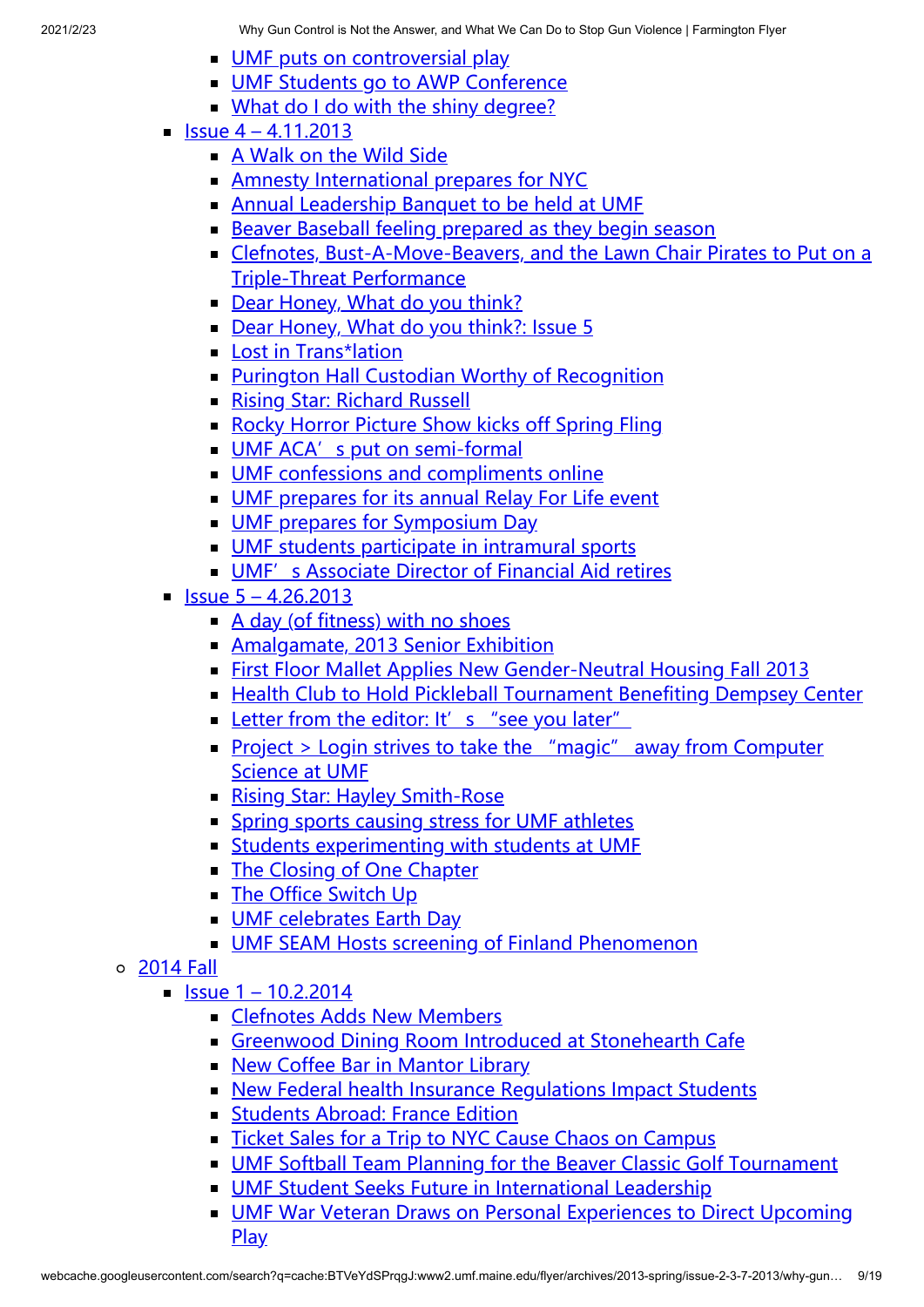- **[Visiting Writers Series: Desi Van Til](http://www2.umf.maine.edu/flyer/archives/2014-fall/issue-1-10-2-2014/visiting-writers-series-desi-van-til/)**
- **[What a Wicked Roar!](http://www2.umf.maine.edu/flyer/archives/2014-fall/issue-1-10-2-2014/what-a-wicket-roar/)**
- **[What the Frick: #YikYak](http://www2.umf.maine.edu/flyer/archives/2014-fall/issue-1-10-2-2014/what-the-frick-yikyak/)**
- **[WUMF DJ's to Focus on Live Events](http://www2.umf.maine.edu/flyer/archives/2014-fall/issue-1-10-2-2014/wumf-djs-to-focus-on-live-events/)**
- $\blacksquare$  [Issue 2 10.23.2014](http://www2.umf.maine.edu/flyer/archives/2014-fall/issue-2-10-23-2014/)
	- **[Annual Halloween Dance Fast Approaching](http://www2.umf.maine.edu/flyer/archives/2014-fall/issue-2-10-23-2014/annual-halloween-dance-fast-approaching/)**
	- [Discovering Asian Culture](http://www2.umf.maine.edu/flyer/archives/2014-fall/issue-2-10-23-2014/15030-2/)
	- [For the Love of the Game](http://www2.umf.maine.edu/flyer/archives/2014-fall/issue-2-10-23-2014/for-the-love-of-the-game/)
	- [Freshman Player Exceeds Expectations](http://www2.umf.maine.edu/flyer/archives/2014-fall/issue-2-10-23-2014/freshman-player-exceeds-expectations/)
	- [Political Debate at UMF](http://www2.umf.maine.edu/flyer/archives/2014-fall/issue-2-10-23-2014/political-debate-at-umf-2/)
	- [SCC Gearing Up for Events](http://www2.umf.maine.edu/flyer/archives/2014-fall/issue-2-10-23-2014/scc-gearing-up-for-events/)
	- **[Students Abroad: China Edition](http://www2.umf.maine.edu/flyer/archives/2014-fall/issue-2-10-23-2014/students-abroad-china-edition/)**
	- **[Students headed to the Big Easy](http://www2.umf.maine.edu/flyer/archives/2014-fall/issue-2-10-23-2014/political-debate-at-umf/)**
	- **[UMF Graduate Named Teacher of the Year](http://www2.umf.maine.edu/flyer/archives/2014-fall/issue-2-10-23-2014/umf-graduate-named-teacher-of-the-year/)**
	- **[UMF Hosts First-Annual Diabetes Walk 'n' Talk](http://www2.umf.maine.edu/flyer/archives/2014-fall/issue-2-10-23-2014/umf-hosts-first-annual-diabetes-walk-n-talk/)**
	- **[UMF's Strategic Plan Presented](http://www2.umf.maine.edu/flyer/archives/2014-fall/issue-2-10-23-2014/umfs-strategic-plan-presented/)**
- $\blacksquare$  [Issue 3 11.6.2014](http://www2.umf.maine.edu/flyer/archives/2014-fall/issue-3-11-6-2014/)
	- **[Clubs Getting New Office Spaces](http://www2.umf.maine.edu/flyer/archives/2014-fall/issue-3-11-6-2014/clubs-getting-new-office-spaces/)**
	- **[Find Your Happiness](http://www2.umf.maine.edu/flyer/archives/2014-fall/issue-3-11-6-2014/find-your-happiness/)**
	- **[Halloween Dance a Success](http://www2.umf.maine.edu/flyer/archives/2014-fall/issue-3-11-6-2014/halloween-dance-a-success/)**
	- [HvZ Game Cancelled After False Alarm](http://www2.umf.maine.edu/flyer/archives/2014-fall/issue-3-11-6-2014/hvz-game-cancelled-after-false-alarm/)
	- **[Maya Kasper Leaves UMF](http://www2.umf.maine.edu/flyer/archives/2014-fall/issue-3-11-6-2014/maya-kasper-leaves-umf/)**
	- [New Emphasis on International Studies](http://www2.umf.maine.edu/flyer/archives/2014-fall/issue-3-11-6-2014/new-emphasis-on-international-studies/)
	- **[New Online Arts Journal Knack](http://www2.umf.maine.edu/flyer/archives/2014-fall/issue-3-11-6-2014/new-online-arts-journal-knack/)**
	- **[Students Abroad: Summer Courses](http://www2.umf.maine.edu/flyer/archives/2014-fall/issue-3-11-6-2014/students-abroad-summer-courses/)**
	- **[UMF Cross Country Controls Conference](http://www2.umf.maine.edu/flyer/archives/2014-fall/issue-3-11-6-2014/umf-cross-country-controls-conference/)**
	- **[UMF Prepares for Turkey Trot](http://www2.umf.maine.edu/flyer/archives/2014-fall/issue-3-11-6-2014/umf-prepares-for-turkey-trot/)**
	- **[UMF's Nightmare Club Welcomes All](http://www2.umf.maine.edu/flyer/archives/2014-fall/issue-3-11-6-2014/umfs-nightmare-club-welcomes-all/)**
	- **[Women's Rugby Reaches New Heights](http://www2.umf.maine.edu/flyer/archives/2014-fall/issue-3-11-6-2014/womens-rugby-reaches-new-heights/)**
	- **[Women's Soccer Team ready for Play-Offs](http://www2.umf.maine.edu/flyer/archives/2014-fall/issue-3-11-6-2014/womens-soccer-team-ready-for-play-offs/)**
	- **[WUMF Preparing for Concert](http://www2.umf.maine.edu/flyer/archives/2014-fall/issue-3-11-6-2014/wumf-preparing-for-concert/)**
- $\blacksquare$  [Issue 4 11.20.2014](http://www2.umf.maine.edu/flyer/archives/2014-fall/issue-4-11-20-2014/)
	- [Competition Season is a Success for the UMF Equestrian Club](http://www2.umf.maine.edu/flyer/archives/2014-fall/issue-4-11-20-2014/competition-season-is-a-success-for-the-umf-equestrian-club/)
	- **[Democrats & Republicans on Election Results](http://www2.umf.maine.edu/flyer/archives/2014-fall/issue-4-11-20-2014/democrats-republicans-on-election-results/)**
	- **[Ed Major Wins Poetry Slam](http://www2.umf.maine.edu/flyer/archives/2014-fall/issue-4-11-20-2014/ed-major-wins-poetry-slam/)**
	- **[Flu Shot Available on Campus](http://www2.umf.maine.edu/flyer/archives/2014-fall/issue-4-11-20-2014/flu-shot-available-on-campus/)**
	- [Hockey Team Ready to Hit the Ice](http://www2.umf.maine.edu/flyer/archives/2014-fall/issue-4-11-20-2014/hockey-team-ready-to-hit-the-ice/)
	- **[Praxis Exams Stress Out Student](http://www2.umf.maine.edu/flyer/archives/2014-fall/issue-4-11-20-2014/praxis-exams-stress-out-student/)**
	- **[Registration Frustration](http://www2.umf.maine.edu/flyer/archives/2014-fall/issue-4-11-20-2014/registration-frustration/)**
	- **[Rising Star: Lauren Crosby](http://www2.umf.maine.edu/flyer/archives/2014-fall/issue-4-11-20-2014/rising-star-lauren-crosby/)**
	- **[Strong Finish for UMF Field Hockey](http://www2.umf.maine.edu/flyer/archives/2014-fall/issue-4-11-20-2014/strong-finish-for-umf-field-hockey/)**
	- **[Students Abroad: Ireland Edition](http://www2.umf.maine.edu/flyer/archives/2014-fall/issue-4-11-20-2014/students-abroad-ireland-edition/)**
	- **[Sunday River Kicks Off Season](http://www2.umf.maine.edu/flyer/archives/2014-fall/issue-4-11-20-2014/sunday-river-kicks-off-season/)**
	- **[UMF Graduating Class of 2015 Looks to the Future](http://www2.umf.maine.edu/flyer/archives/2014-fall/issue-4-11-20-2014/umf-graduating-class-of-2015-looks-to-the-future/)**
	- **[UMF Ski Team Welcomes New Coach](http://www2.umf.maine.edu/flyer/archives/2014-fall/issue-4-11-20-2014/umf-ski-team-welcomes-new-coach/)**
- $\blacksquare$  [Issue 5 12.11.2014](http://www2.umf.maine.edu/flyer/archives/2014-fall/issue-5-12-11-2014/)
	- **[BAM Beavers Take the Stage](http://www2.umf.maine.edu/flyer/archives/2014-fall/issue-5-12-11-2014/bam-beavers-take-the-stage/)**
	- **[Beaver Basketball Sinks Mariners](http://www2.umf.maine.edu/flyer/archives/2014-fall/issue-5-12-11-2014/beaver-basketball-sinks-mariners/)**
	- [Clefnotes Performance is a Hit](http://www2.umf.maine.edu/flyer/archives/2014-fall/issue-5-12-11-2014/clefnotes-performance-is-a-hit/)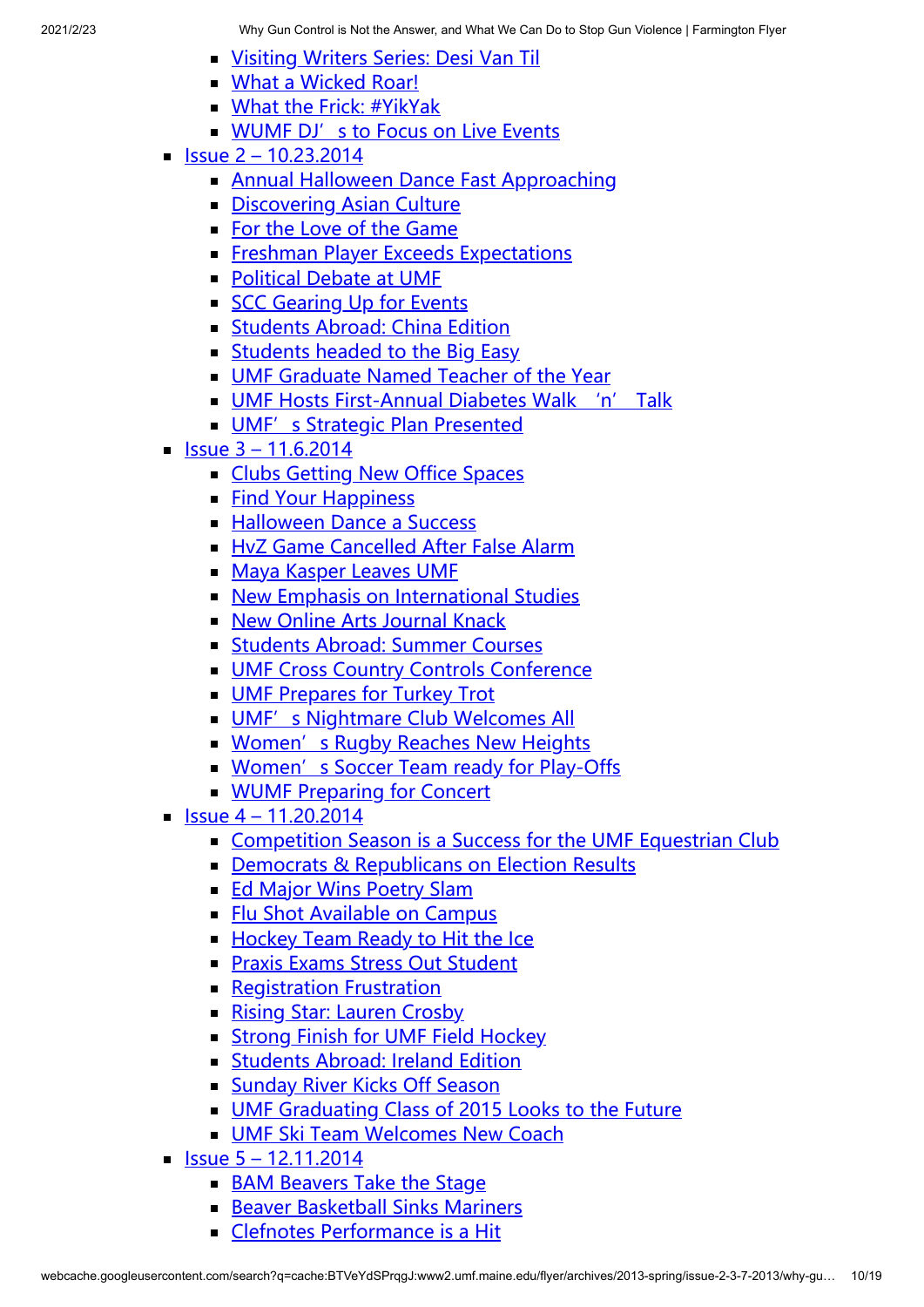- [Dirty Word Spelling Bee a Success](http://www2.umf.maine.edu/flyer/archives/2014-fall/issue-5-12-11-2014/dirty-word-spelling-bee-a-success/)
- [Kick the Caffeine Addiction](http://www2.umf.maine.edu/flyer/archives/2014-fall/issue-5-12-11-2014/kick-the-caffeine-addiction/)
- **[Lockwood Comes Back to Life](http://www2.umf.maine.edu/flyer/archives/2014-fall/issue-5-12-11-2014/lockwood-comes-back-to-life/)**
- **[Low Turnout at Debt Workshop](http://www2.umf.maine.edu/flyer/archives/2014-fall/issue-5-12-11-2014/low-turnout-at-debt-workshop/)**
- **[Mantor Tutors Busy as they Prepare for Final Exams](http://www2.umf.maine.edu/flyer/archives/2014-fall/issue-5-12-11-2014/mantor-tutors-busy-as-they-prepare-for-final-exams/)**
- **[Mistaken School Shooter Speaks](http://www2.umf.maine.edu/flyer/archives/2014-fall/issue-5-12-11-2014/mistaken-school-shooter-speaks/)**
- **[New Thai Restaurant Opens](http://www2.umf.maine.edu/flyer/archives/2014-fall/issue-5-12-11-2014/new-thai-restaurant-opens/)**
- **[Students Abroad: India](http://www2.umf.maine.edu/flyer/archives/2014-fall/issue-5-12-11-2014/students-abroad-india/)**
- **[UMF Kicks Off Annual Relay for Life](http://www2.umf.maine.edu/flyer/archives/2014-fall/issue-5-12-11-2014/umf-kicks-off-annual-relay-for-life/)**
- **[Women's Basketball Team Plays on New Court](http://www2.umf.maine.edu/flyer/archives/2014-fall/issue-5-12-11-2014/womens-basketball-team-plays-on-new-court/)**

## o [2014 Spring](http://www2.umf.maine.edu/flyer/archives/spring-2014/)

- $\blacksquare$  [Issue 1 2.13.2014](http://www2.umf.maine.edu/flyer/archives/spring-2014/issue-1-2-13-2014/)
	- **[Behind the scenes with UMF's Athletic Director Julie Davis](http://www2.umf.maine.edu/flyer/archives/spring-2014/issue-1-2-13-2014/behind-the-scenes-with-umfs-athletic-director-julie-davis/)**
	- [Book Review: Divergent Trilogy by Veronica Roth](http://www2.umf.maine.edu/flyer/archives/spring-2014/issue-1-2-13-2014/book-review-divergent-trilogy-by-veronica-roth/)
	- [College to Career Series](http://www2.umf.maine.edu/flyer/archives/spring-2014/issue-1-2-13-2014/college-to-career-series/)
	- [Gender inclusive housing at UMF](http://www2.umf.maine.edu/flyer/archives/spring-2014/issue-1-2-13-2014/gender-inclusive-housing-at-umf/)
	- [High hopes for Beaver Hockey this season](http://www2.umf.maine.edu/flyer/archives/spring-2014/issue-1-2-13-2014/high-hopes-for-beaver-hockey-this-season/)
	- **[Knitting Club expanding](http://www2.umf.maine.edu/flyer/archives/spring-2014/issue-1-2-13-2014/knitting-club-expanding/)**
	- **[Looking back at the history of The Farmington Flyer](http://www2.umf.maine.edu/flyer/archives/spring-2014/issue-1-2-13-2014/looking-back-at-the-history-of-the-farmington-flyer/)**
	- [Movie Review: Disney's Frozen](http://www2.umf.maine.edu/flyer/archives/spring-2014/issue-1-2-13-2014/movie-review-disneys-frozen/)
	- **[Staff Spotlight: Clint Bruce](http://www2.umf.maine.edu/flyer/archives/spring-2014/issue-1-2-13-2014/staff-spotlight-clint-bruce/)**
	- **[Study Abroad Opportunities at UMF](http://www2.umf.maine.edu/flyer/archives/spring-2014/issue-1-2-13-2014/study-abroad-opportunities-at-umf/)**
	- **UMF** grad opens brewery
	- **UMF** student athletes give back
	- **[Why English? Forum at UMF](http://www2.umf.maine.edu/flyer/archives/spring-2014/issue-1-2-13-2014/why-english-forum-at-umf/)**
- $\blacksquare$  [Issue 2 3.13.2014](http://www2.umf.maine.edu/flyer/archives/spring-2014/issue-2-3-13-2014/)
	- [Cheerleading Club Ready To Compete](http://www2.umf.maine.edu/flyer/archives/spring-2014/issue-2-3-13-2014/cheerleading-club-ready-to-compete/)
	- [Giving Back in the Big Easy](http://www2.umf.maine.edu/flyer/archives/spring-2014/issue-2-3-13-2014/giving-back-in-the-big-easy/)
	- [Great turnout at LAN event](http://www2.umf.maine.edu/flyer/archives/spring-2014/issue-2-3-13-2014/great-turnout-at-lan-event/)
	- **[Lack of turf keeps teams in-doors](http://www2.umf.maine.edu/flyer/archives/spring-2014/issue-2-3-13-2014/lack-of-turf-keeps-teams-in-doors/)**
	- **[Movie Review: The Lego Movie](http://www2.umf.maine.edu/flyer/archives/spring-2014/issue-2-3-13-2014/movie-review-the-lego-movie/)**
	- [New Club Brings Pottery to UMF](http://www2.umf.maine.edu/flyer/archives/spring-2014/issue-2-3-13-2014/new-club-brings-pottery-to-umf/)
	- **[Paws to the Rescue hits the ground running](http://www2.umf.maine.edu/flyer/archives/spring-2014/issue-2-3-13-2014/paws-to-the-rescue-hits-the-ground-running/)**
	- **[Softball Team Gearing Up For The Season](http://www2.umf.maine.edu/flyer/archives/spring-2014/issue-2-3-13-2014/softball-team-gearing-up-for-the-season/)**
	- [SPVI Students Share Their Knack For Art](http://www2.umf.maine.edu/flyer/archives/spring-2014/issue-2-3-13-2014/spvi-students-share-their-knack-for-art/)
	- **[Students Seek Employment at Career Fair](http://www2.umf.maine.edu/flyer/archives/spring-2014/issue-2-3-13-2014/students-seek-employment-at-career-fair/)**
	- **[UMF Men's Lacrosse Prepares For Season](http://www2.umf.maine.edu/flyer/archives/spring-2014/issue-2-3-13-2014/umf-mens-lacrosse-prepares-for-season/)**
	- **[UMF Welcome Accepted Students](http://www2.umf.maine.edu/flyer/archives/spring-2014/issue-2-3-13-2014/umf-welcome-accepted-students/)**
- $\blacksquare$  [Issue 3 3.27.14](http://www2.umf.maine.edu/flyer/archives/spring-2014/issue-3-3-27-14/)
	- [Adrenaline flows at FRC](http://www2.umf.maine.edu/flyer/archives/spring-2014/issue-3-3-27-14/adrenaline-flows-at-frc/)
	- **[Book Review: The Fault in Our Stars](http://www2.umf.maine.edu/flyer/archives/spring-2014/issue-3-3-27-14/book-review-the-fault-in-our-stars/)**
	- [Bust-A-Move Beavers perform](http://www2.umf.maine.edu/flyer/archives/spring-2014/issue-3-3-27-14/bust-a-move-beavers-perform-2/)
	- **[From Paul Bunyan to ourselves](http://www2.umf.maine.edu/flyer/archives/spring-2014/issue-3-3-27-14/from-paul-bunyan-to-ourselves/)**
	- [Getting to know trainer Campbell](http://www2.umf.maine.edu/flyer/archives/spring-2014/issue-3-3-27-14/getting-to-know-trainer-campbell/)
	- [Good turn-out at 3 round Poetry Slam](http://www2.umf.maine.edu/flyer/archives/spring-2014/issue-3-3-27-14/good-turn-out-at-3-round-poetry-slam/)
	- **[Popular new staff member at UMF](http://www2.umf.maine.edu/flyer/archives/spring-2014/issue-3-3-27-14/popular-new-staff-member-at-umf/)**
	- **[Ski team competes at national championship](http://www2.umf.maine.edu/flyer/archives/spring-2014/issue-3-3-27-14/ski-team-competes-at-national-championship/)**
	- **[UMF Computer Club lobbys for accessibility](http://www2.umf.maine.edu/flyer/archives/spring-2014/issue-3-3-27-14/umf-computer-club-lobbys-for-accessibility/)**
	- **[UMF student pays it forward](http://www2.umf.maine.edu/flyer/archives/spring-2014/issue-3-3-27-14/umf-student-pays-it-forward/)**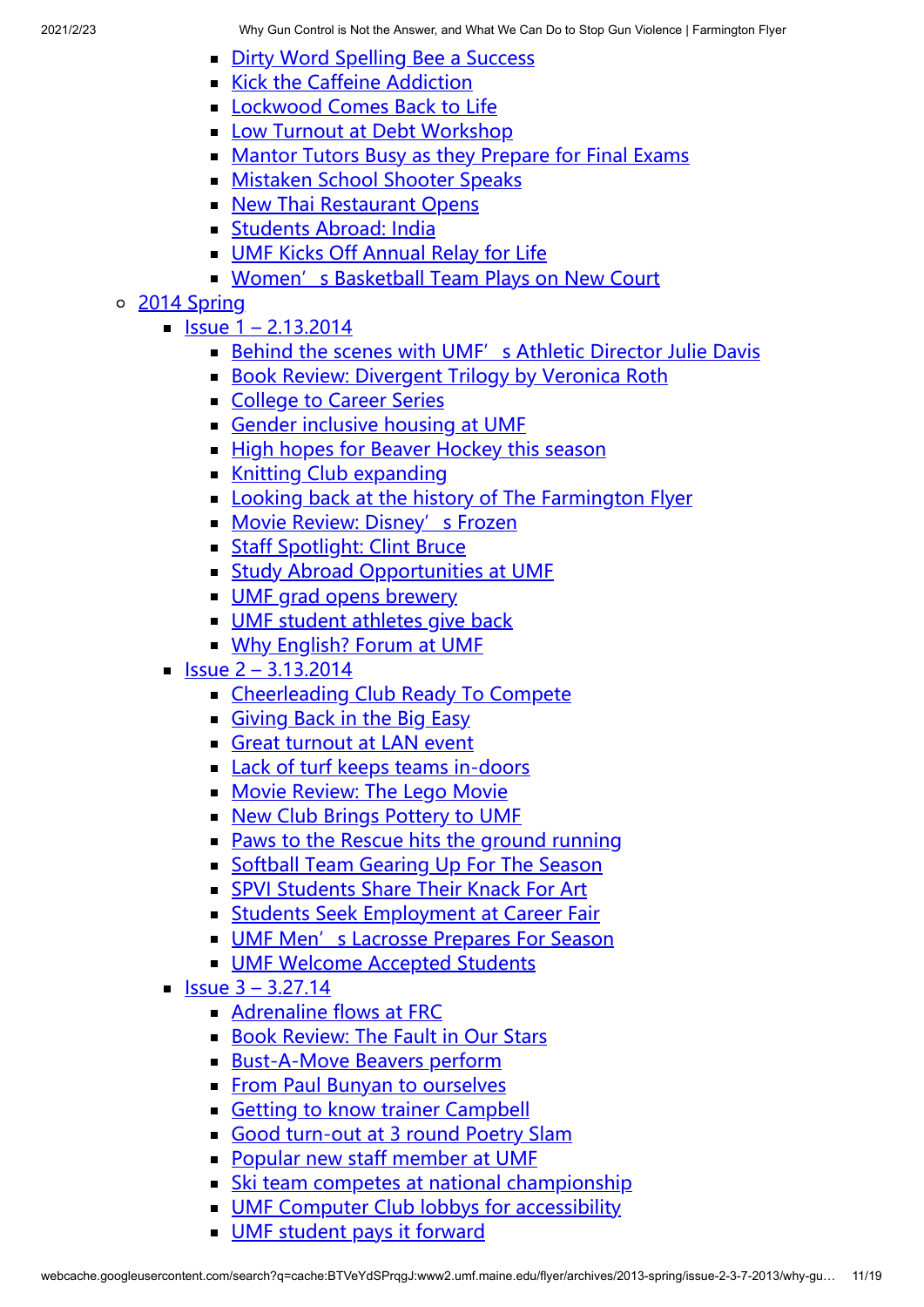- **[UMF Students perform The Tempest](http://www2.umf.maine.edu/flyer/archives/spring-2014/issue-3-3-27-14/umf-students-perform-the-tempest/)**
- **[Visiting Writers Series: Maria Flook](http://www2.umf.maine.edu/flyer/archives/spring-2014/issue-3-3-27-14/visiting-writers-series-maria-flook/)**
- $\blacksquare$  [Issue 4 4.24.2014](http://www2.umf.maine.edu/flyer/archives/spring-2014/issue-4-4-24-2014/)
	- **[Budget cuts bring changes](http://www2.umf.maine.edu/flyer/archives/spring-2014/issue-4-4-24-2014/budget-cuts-bring-changes/)**
	- [Club members honored at Leadership Banquet](http://www2.umf.maine.edu/flyer/archives/spring-2014/issue-4-4-24-2014/club-members-honored-at-leadership-banquet/)
	- [Defeat doesn't shake our Beavers!](http://www2.umf.maine.edu/flyer/archives/spring-2014/issue-4-4-24-2014/defeat-doesnt-shake-our-beavers/)
	- **[Editorial: Is There Enough Accessibility at UMF?](http://www2.umf.maine.edu/flyer/archives/spring-2014/issue-4-4-24-2014/editorial-is-there-enough-accessibility-at-umf/)**
	- **[High hopes for Spring Fling](http://www2.umf.maine.edu/flyer/archives/spring-2014/issue-4-4-24-2014/high-hopes-for-spring-fling/)**
	- [Relay for Life at UMF draws a crowd](http://www2.umf.maine.edu/flyer/archives/spring-2014/issue-4-4-24-2014/relay-for-life-at-umf/)
	- **[Senior Spotlight: Michael Keim](http://www2.umf.maine.edu/flyer/archives/spring-2014/issue-4-4-24-2014/senior-spotlight-michael-keim/)**
	- **[Stone Hearth Cafe now open](http://www2.umf.maine.edu/flyer/archives/spring-2014/issue-4-4-24-2014/stone-hearth-cafe-now-open/)**
	- [Students prepare for one act plays](http://www2.umf.maine.edu/flyer/archives/spring-2014/issue-4-4-24-2014/students-prepare-for-one-act-plays/)
	- [Susan Anzivino retires after 33 years](http://www2.umf.maine.edu/flyer/archives/spring-2014/issue-4-4-24-2014/susan-anzivino-retires-after-33-years/)
	- **[UMF remembers Rwandan Genocide](http://www2.umf.maine.edu/flyer/archives/spring-2014/issue-4-4-24-2014/umf-remembers-rwandan-genocide/)**
	- **[Visiting Writers Series: Dan Albergotti](http://www2.umf.maine.edu/flyer/archives/spring-2014/issue-4-4-24-2014/visiting-writers-series-dan-albergotti/)**
- $\blacksquare$  [Issue 5 5.8.2014](http://www2.umf.maine.edu/flyer/archives/spring-2014/issue-5-5-8-2014/)
	- [A Dining Dilemma: UMF's Path Towards a Sustainable Diversified, and](http://www2.umf.maine.edu/flyer/archives/spring-2014/issue-5-5-8-2014/a-dining-dilemma-umfs-path-towards-a-sustainable-diversified-and-healthy-food-service/) Healthy Food Service
	- [Book Conversation a topic at annual Symposium Day](http://www2.umf.maine.edu/flyer/archives/spring-2014/issue-5-5-8-2014/book-conversation-a-topic-at-annual-symposium-day/)
	- **[Book Review: Ready Player One](http://www2.umf.maine.edu/flyer/archives/spring-2014/issue-5-5-8-2014/book-review-ready-player-one/)**
	- **[Editorial: Life After Graduation](http://www2.umf.maine.edu/flyer/archives/spring-2014/issue-5-5-8-2014/editorial-life-after-graduation/)**
	- Graduation quest speaker announced
	- **[New Honors Program Director for next year](http://www2.umf.maine.edu/flyer/archives/spring-2014/issue-5-5-8-2014/new-honors-program-director-for-next-year/)**
	- **[Provost to Professor](http://www2.umf.maine.edu/flyer/archives/spring-2014/issue-5-5-8-2014/provost-to-professor/)**
	- [Rocky Horror Picture Show at UMF](http://www2.umf.maine.edu/flyer/archives/spring-2014/issue-5-5-8-2014/rocky-horror-picture-show-at-umf/)
	- **Example 1** [Senior Artist Talks for "Pardon My Tartle!" Art Show](http://www2.umf.maine.edu/flyer/archives/spring-2014/issue-5-5-8-2014/senior-artist-talks-for-pardon-my-tartle-art-show/)
	- **[Student creates Happy video for UMF](http://www2.umf.maine.edu/flyer/archives/spring-2014/issue-5-5-8-2014/student-creates-happy-video-for-umf/)**
	- [The "sandy" plunge](http://www2.umf.maine.edu/flyer/archives/spring-2014/issue-5-5-8-2014/the-sandy-plunge/)
	- **[UMF Celebrates Commencement](http://www2.umf.maine.edu/flyer/archives/spring-2014/issue-5-5-8-2014/umf-celebrates-150th-commencement/)**
	- **[UMF Students Search For Killer at Murder Mystery Event](http://www2.umf.maine.edu/flyer/archives/spring-2014/issue-5-5-8-2014/umf-students-search-for-killer-at-murder-mystery-event/)**
	- **[Wilson Scholars create hypertext fiction website](http://www2.umf.maine.edu/flyer/archives/spring-2014/issue-5-5-8-2014/wilson-scholars-create-hypertext-fiction-website/)**
- [2015 Fall](http://www2.umf.maine.edu/flyer/archives/2015-fall/)
	- $\blacksquare$  [Issue 1 10.1.2015](http://www2.umf.maine.edu/flyer/archives/2015-fall/issue-1-10-1-2015/)
		- **[Aramark's Reign Over UMF Food Could Be Over](http://www2.umf.maine.edu/flyer/archives/2015-fall/issue-1-10-1-2015/aramarks-reign-over-umf-food-could-be-over/)**
		- **[Author Benjamin Nugent Captivates UMF Students at Writer's Series](http://www2.umf.maine.edu/flyer/archives/2015-fall/issue-1-10-1-2015/author-benjamin-nugent-captivates-umf-students-at-writers-series/)**
		- [College Republican Leaders Hear Carly Fiorina Speak at Portland Event](http://www2.umf.maine.edu/flyer/archives/2015-fall/issue-1-10-1-2015/college-republican-leaders-hear-carly-fiorina-speak-at-portland-event/)
		- [Construction and Cockroaches Create Issues in Lockwood](http://www2.umf.maine.edu/flyer/archives/2015-fall/issue-1-10-1-2015/construction-and-cockroaches-create-issues-in-lockwood/)
		- **[Fall Foliage Brings Tourists and Beauty](http://www2.umf.maine.edu/flyer/archives/2015-fall/issue-1-10-1-2015/fall-foliage-brings-tourists-and-beauty/)**
		- **[May Term Travel Course to Italy](http://www2.umf.maine.edu/flyer/archives/2015-fall/issue-1-10-1-2015/may-term-travel-course-to-italy/)**
		- **[Studying Abroad in Cuba](http://www2.umf.maine.edu/flyer/archives/2015-fall/issue-1-10-1-2015/studying-abroad-in-cuba/)**
		- **[UMF College Democrats Prepare for First 2016 Democratic Presidential](http://www2.umf.maine.edu/flyer/archives/2015-fall/issue-1-10-1-2015/umf-college-democrats-prepare-for-first-2016-democratic-presidential-debate/)** Debate
		- **[UMF Field Hockey Hosts Breast Cancer Match](http://www2.umf.maine.edu/flyer/archives/2015-fall/issue-1-10-1-2015/umf-field-hockey-hosts-breast-cancer-match/)**
		- [UMF Golf Unearths Newfound Success with Change in Practice Course](http://www2.umf.maine.edu/flyer/archives/2015-fall/issue-1-10-1-2015/umf-golf-unearths-newfound-success-with-change-in-practice-course/)
		- **[UMF Professors Hold Book Signing for New Publishings](http://www2.umf.maine.edu/flyer/archives/2015-fall/issue-1-10-1-2015/umf-professors-hold-book-signing-for-new-publishings/)**
		- [UMF Ultimate Frisbee Team Chomps their way to an Undefeated Victory](http://www2.umf.maine.edu/flyer/archives/2015-fall/issue-1-10-1-2015/umf-ultimate-frisbee-team-chomps-their-way-to-an-undefeated-victory/)
		- [What is UMF Building? Campus Construction and What it's All For](http://www2.umf.maine.edu/flyer/archives/2015-fall/issue-1-10-1-2015/what-is-umf-building-campus-construction-and-what-its-all-for/)
	- $\blacksquare$  [Issue 2 10.22.2015](http://www2.umf.maine.edu/flyer/archives/2015-fall/issue-2-10-22-2015/)
		- **Eaculty and Students Gather for Roundtable on European Migration**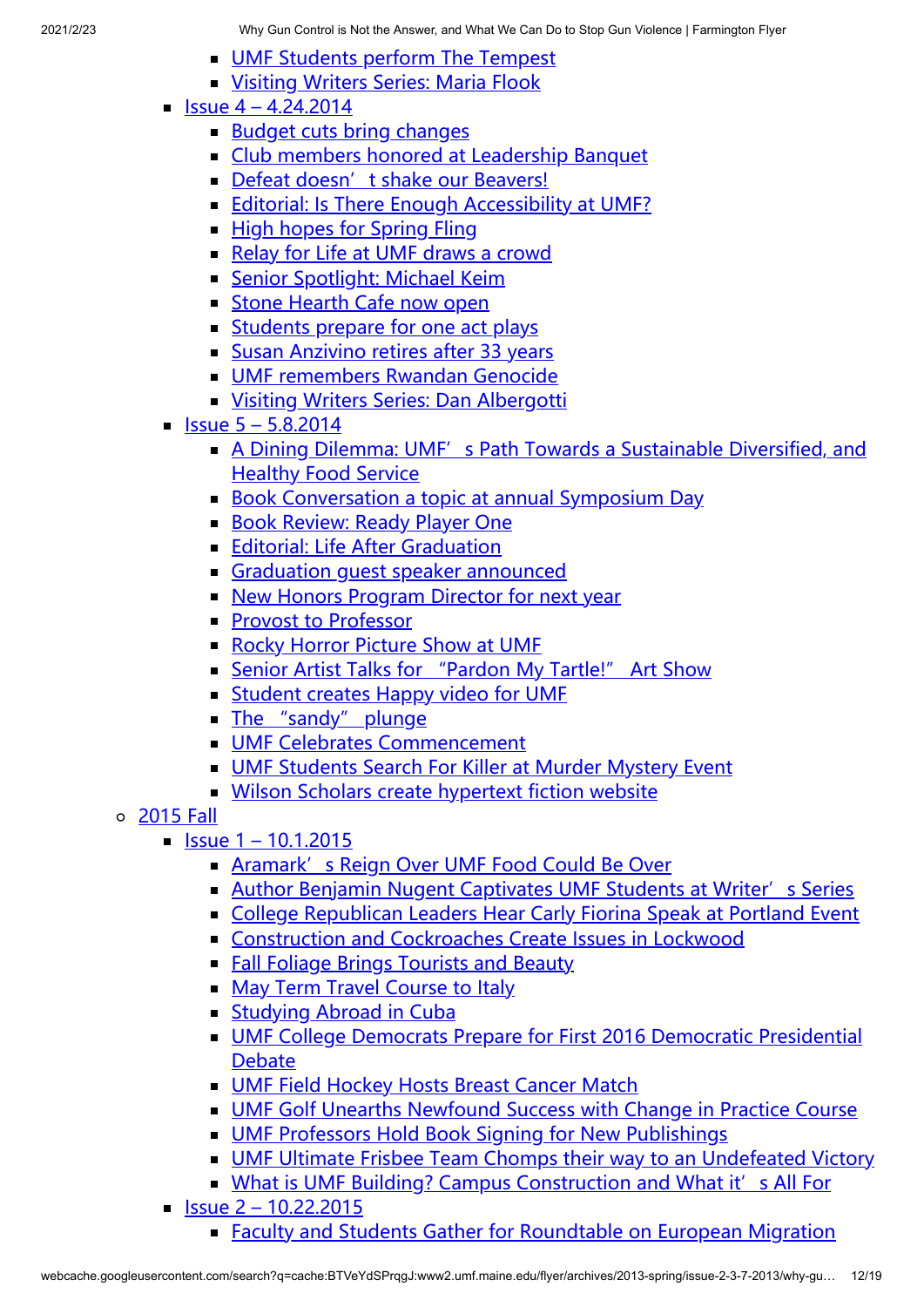- **[Maurer Meals Project Makes its Yearly Impact in Support of Local](http://www2.umf.maine.edu/flyer/archives/2015-fall/issue-2-10-22-2015/maurer-meals-project-makes-its-yearly-impact-in-support-of-local-farmers/) Farmers**
- **[Professor Linda Beck to Offer Spring Travel Course to Tanzania](http://www2.umf.maine.edu/flyer/archives/2015-fall/issue-2-10-22-2015/professor-linda-beck-to-offer-spring-travel-course-to-tanzania/)**
- [Shiretown Bookers Showcase 'Deadly Book' Exhibit in Mantor Library](http://www2.umf.maine.edu/flyer/archives/2015-fall/issue-2-10-22-2015/shiretown-bookers-showcase-deadly-book-exhibit-in-mantor-library/)
- [The Future of Saddleback Remains Unclear for Anxious UMF Students](http://www2.umf.maine.edu/flyer/archives/2015-fall/issue-2-10-22-2015/the-future-of-saddleback-remains-unclear-for-anxious-umf-students/)
- **[UMF Being Aware of Domestic Violence for October](http://www2.umf.maine.edu/flyer/archives/2015-fall/issue-2-10-22-2015/umf-being-aware-of-domestic-violence-for-october/)**
- **[UMF Health Center Offers Flu Shots to Students](http://www2.umf.maine.edu/flyer/archives/2015-fall/issue-2-10-22-2015/umf-health-center-offers-flu-shots-to-students/)**
- [UMF Reflects on Crisis Management Procedure in Wake of Recent](http://www2.umf.maine.edu/flyer/archives/2015-fall/issue-2-10-22-2015/umf-reflects-on-crisis-management-procedure-in-wake-of-recent-shootings/) **Shootings**
- [UMF Renames Soccer Field While Women's Team Compete for a](http://www2.umf.maine.edu/flyer/archives/2015-fall/issue-2-10-22-2015/umf-renames-soccer-field-while-womens-team-compete-for-a-playoff-position/) Playoff Position
- **[UMF Student Creates Business Selling Personalized Shoes](http://www2.umf.maine.edu/flyer/archives/2015-fall/issue-2-10-22-2015/umf-student-creates-business-selling-personalized-shoes/)**
- **[UMF Students Go Skydiving](http://www2.umf.maine.edu/flyer/archives/2015-fall/issue-2-10-22-2015/umf-students-go-skydiving/)**
- **UMF Theatre Presents** "The Laramie Project"
- [Veronica Cross Redefines the Woman's Body with her Anti-Paintings](http://www2.umf.maine.edu/flyer/archives/2015-fall/issue-2-10-22-2015/veronica-cross-redefines-the-womans-body-with-her-anti-paintings/)
- $\blacksquare$  [Issue 3 11.5.2015](http://www2.umf.maine.edu/flyer/archives/2015-fall/issue-3-11-5-2015/)
	- [Future Careers Could Develop at Upcoming College to Career](http://www2.umf.maine.edu/flyer/archives/2015-fall/issue-3-11-5-2015/future-careers-could-develop-at-upcoming-college-to-career-symposium/) Symposium
	- [Inaccessibility of Lot 9 Causes Winter Parking Concerns](http://www2.umf.maine.edu/flyer/archives/2015-fall/issue-3-11-5-2015/inaccessibility-of-lot-9-causes-winter-parking-concerns/)
	- [Introducing OASIS: UMF's New Service Club](http://www2.umf.maine.edu/flyer/archives/2015-fall/issue-3-11-5-2015/introducing-oasis-umfs-new-service-club/)
	- **[Paint Night with Talya is a Success](http://www2.umf.maine.edu/flyer/archives/2015-fall/issue-3-11-5-2015/paint-night-with-talya-is-a-success/)**
	- [SCC to Host Sustainability Carnival in Landing](http://www2.umf.maine.edu/flyer/archives/2015-fall/issue-3-11-5-2015/scc-to-host-sustainability-carnival-in-landing/)
	- **[Ski and Outing Club is now Farmington Outing Club](http://www2.umf.maine.edu/flyer/archives/2015-fall/issue-3-11-5-2015/ski-and-outing-club-is-now-farmington-outing-club/)**
	- [Teachers Tell All at UMF's Scare Fest](http://www2.umf.maine.edu/flyer/archives/2015-fall/issue-3-11-5-2015/teachers-tell-all-at-umfs-scare-fest/)
	- [UMF Freshman Wins Henry Braun Memorial Poetry Prize](http://www2.umf.maine.edu/flyer/archives/2015-fall/issue-3-11-5-2015/umf-freshman-wins-henry-braun-memorial-poetry-prize/)
	- **[UMF Health Class and Sandy River Farm Combine to Promote Healthy](http://www2.umf.maine.edu/flyer/archives/2015-fall/issue-3-11-5-2015/umf-health-class-and-sandy-river-farm-combine-to-promote-healthy-living/)** Living
	- **[UMF Improv Group Creates Viral Video: 'Straight Outta Lockwood'](http://www2.umf.maine.edu/flyer/archives/2015-fall/issue-3-11-5-2015/umf-improv-group-creates-viral-video-straight-outta-lockwood/)**
	- **[UMF Offers May Travel Courses](http://www2.umf.maine.edu/flyer/archives/2015-fall/issue-3-11-5-2015/umf-offers-may-travel-courses/)**
	- [UMF's Production of "The Laramie Project" : a Review](http://www2.umf.maine.edu/flyer/archives/2015-fall/issue-3-11-5-2015/umfs-production-of-the-laramie-project-a-review/)
- $\blacksquare$  [Issue 4 11.19.2015](http://www2.umf.maine.edu/flyer/archives/2015-fall/issue-4-11-19-2015/)
	- [An Unseasonably Warm November Prolongs Winter Activities](http://www2.umf.maine.edu/flyer/archives/2015-fall/issue-4-11-19-2015/an-unseasonably-warm-november-prolongs-winter-activities/)
	- [Artists from Across the State Gather for UMF Craft Fair](http://www2.umf.maine.edu/flyer/archives/2015-fall/issue-4-11-19-2015/artists-from-across-the-state-gather-for-umf-craft-fair/)
	- [Culturefest at UMaine Celebrates our International Students](http://www2.umf.maine.edu/flyer/archives/2015-fall/issue-4-11-19-2015/culturefest-at-umaine-celebrates-our-international-students/)
	- [David Gessner Engages UMF Students with His Storytelling and Comedy](http://www2.umf.maine.edu/flyer/archives/2015-fall/issue-4-11-19-2015/david-gessner-engages-umf-students-with-his-storytelling-and-comedy/)
	- [Home for the Holidays](http://www2.umf.maine.edu/flyer/archives/2015-fall/issue-4-11-19-2015/home-for-the-holidays/)
	- [Men's Soccer Wraps Up Their Season With Three All-Conference](http://www2.umf.maine.edu/flyer/archives/2015-fall/issue-4-11-19-2015/mens-soccer-wraps-up-their-season-with-three-all-conference-players/) Players
	- [Raising Money for the Homeless at UMF: Date Auction Style](http://www2.umf.maine.edu/flyer/archives/2015-fall/issue-4-11-19-2015/raising-money-for-the-homeless-at-umf-date-auction-style/)
	- [The End is Near: Transitions, Fears, and Worries about Life After UMF](http://www2.umf.maine.edu/flyer/archives/2015-fall/issue-4-11-19-2015/the-end-is-near-transitions-fears-and-worries-about-life-after-umf/)
	- **[UMaine System Stiffs Their Students Only 15%](http://www2.umf.maine.edu/flyer/archives/2015-fall/issue-4-11-19-2015/umaine-system-stiffs-their-students-only-15/)**
	- [UMF Commemorates Veterans Day, Next Year to be University Holiday](http://www2.umf.maine.edu/flyer/archives/2015-fall/issue-4-11-19-2015/umf-commemorates-veterans-day-next-year-to-be-university-holiday/)
	- **[UMF Field Hockey Claims Runner-Up Position in NAC Championship](http://www2.umf.maine.edu/flyer/archives/2015-fall/issue-4-11-19-2015/umf-field-hockey-claims-runner-up-position-in-nac-championship/)**
	- [UMF Men's Rugby Falls Short in Playoffs, Reflects on Extraordinary](http://www2.umf.maine.edu/flyer/archives/2015-fall/issue-4-11-19-2015/umf-mens-rugby-falls-short-in-playoffs-reflects-on-extraordinary-season/) **Season**
	- **[Walking the \(Cross\) Walk](http://www2.umf.maine.edu/flyer/archives/2015-fall/issue-4-11-19-2015/walking-the-cross-walk/)**
- $\blacksquare$  [Issue 5 12.10.2015](http://www2.umf.maine.edu/flyer/archives/2015-fall/issue-5-12-10-2015/)
	- [A Pep Talk for UMF](http://www2.umf.maine.edu/flyer/archives/2015-fall/issue-5-12-10-2015/a-pep-talk-for-umf/)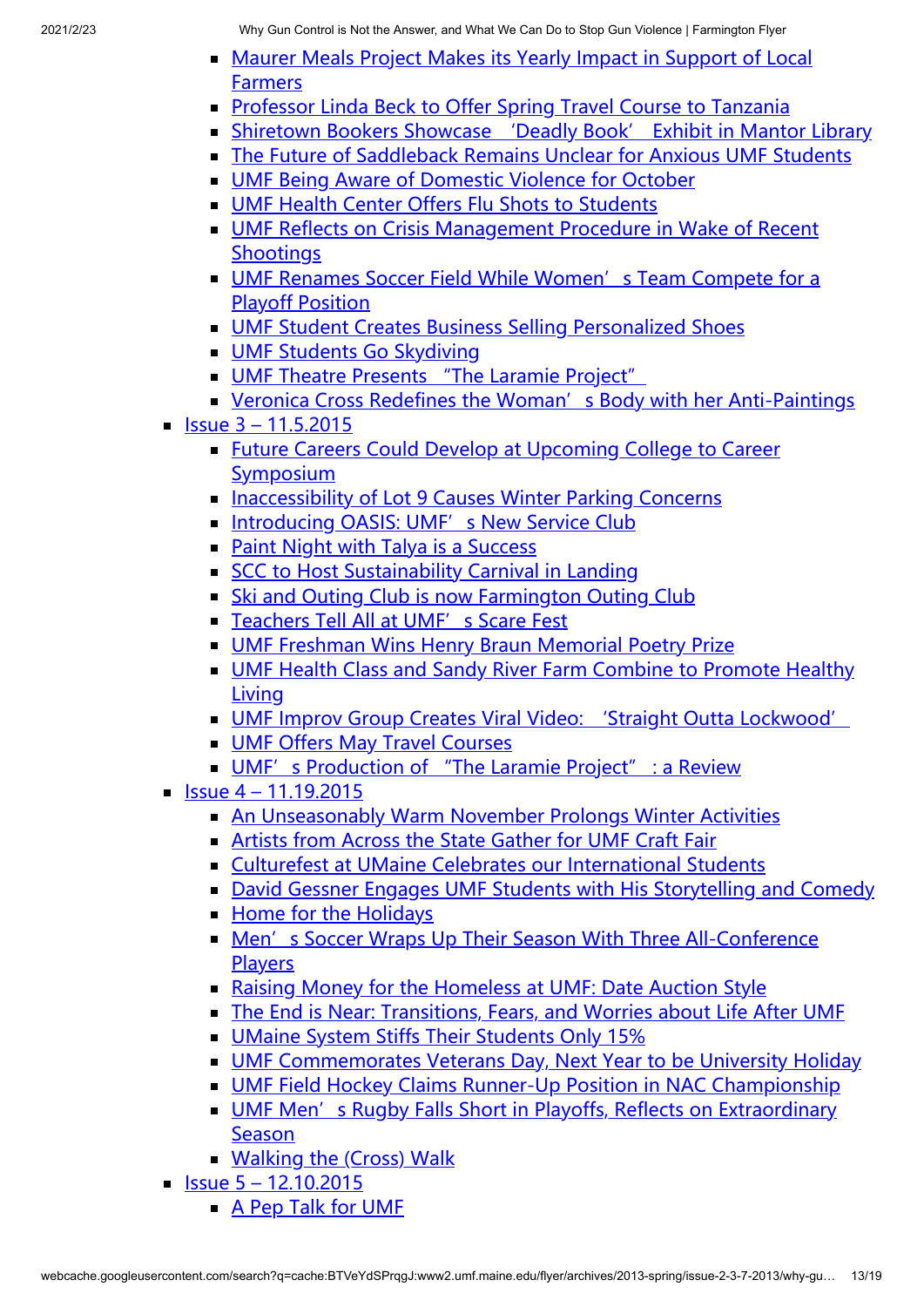- **Example 2 [Center for Student Involvement Offers Weekend Adventures and](http://www2.umf.maine.edu/flyer/archives/2015-fall/issue-5-12-10-2015/center-for-student-involvement-offers-weekend-adventures-and-excursions/) Excursions**
- **[Hutchinson, Cabaniss Poised to Lead Outdoor \(and Indoor\) Track](http://www2.umf.maine.edu/flyer/archives/2015-fall/issue-5-12-10-2015/hutchinson-cabaniss-poised-to-lead-outdoor-and-indoor-track/)**
- [New Carrabassett Valley Restaurant and Bowling Alley Provides](http://www2.umf.maine.edu/flyer/archives/2015-fall/issue-5-12-10-2015/new-carrabassett-valley-restaurant-and-bowling-alley-provides-entertainment-and-employment-for-umf-sugarloafers/) Entertainment and Employment for UMF Sugarloafers
- [Reducing Stress During Finals Week: Professional Massages, Free Pizza,](http://www2.umf.maine.edu/flyer/archives/2015-fall/issue-5-12-10-2015/reducing-stress-during-finals-week-professional-massages-free-pizza-and-more/) and More
- [Saying Goodbye: Flip Phones and The Farmington Flyer](http://www2.umf.maine.edu/flyer/archives/2015-fall/issue-5-12-10-2015/saying-goodbye-flip-phones-and-the-farmington-flyer/)
- [Seasonal Affective Disorder Leaves Student Singing the Winter Blues](http://www2.umf.maine.edu/flyer/archives/2015-fall/issue-5-12-10-2015/seasonal-affective-disorder-leaves-student-singing-the-winter-blues/)
- **[Students Stress While Trying To Do It All](http://www2.umf.maine.edu/flyer/archives/2015-fall/issue-5-12-10-2015/students-stress-while-trying-to-do-it-all/)**
- **[UMF Duo Gains Popularity and Momentum in Local Music Scene](http://www2.umf.maine.edu/flyer/archives/2015-fall/issue-5-12-10-2015/umf-duo-gains-popularity-and-momentum-in-local-music-scene/)**
- **[UMF Professor Jeffrey Thomson Launches New Memoir 'Fragile'](http://www2.umf.maine.edu/flyer/archives/2015-fall/issue-5-12-10-2015/umf-professor-jeffrey-thomson-launches-new-memoir-fragile/)**
- **[UMF Students Ask: "Why PHE?"](http://www2.umf.maine.edu/flyer/archives/2015-fall/issue-5-12-10-2015/umf-students-ask-why-phe/)**
- **[UMF Students Raise Awareness of Cyberbullying with #YakPositive](http://www2.umf.maine.edu/flyer/archives/2015-fall/issue-5-12-10-2015/umf-students-raise-awareness-of-cyberbullying-with-yakpositive-project/) Project**
- [2015 Spring](http://www2.umf.maine.edu/flyer/archives/2015-spring/)
	- $\blacksquare$  [Issue 1 2.12.2015](http://www2.umf.maine.edu/flyer/archives/2015-spring/issue-1-2-12-2015/)
		- **[Alpine Operations Certificate Sparks Enthusiasm](http://www2.umf.maine.edu/flyer/archives/2015-spring/issue-1-2-12-2015/alpine-operations-certificate-sparks-enthusiasm/)**
		- **Exampus Residence Council's New Plan**
		- **[Finding the Perfect Job in College](http://www2.umf.maine.edu/flyer/archives/2015-spring/issue-1-2-12-2015/finding-the-perfect-job-in-college/)**
		- **[Hockey Players Reflect on Club Sports Experience](http://www2.umf.maine.edu/flyer/archives/2015-spring/issue-1-2-12-2015/hockey-players-reflect-on-club-sports-experience/)**
		- [Mainely Outdoors Offers Winter Activities to UMF Students](http://www2.umf.maine.edu/flyer/archives/2015-spring/issue-1-2-12-2015/mainely-outdoors-offers-winter-activities-to-umf-students/)
		- **[NSE Students Granted Award](http://www2.umf.maine.edu/flyer/archives/2015-spring/issue-1-2-12-2015/nse-students-granted-award/)**
		- **[Successful Season for Ski Team](http://www2.umf.maine.edu/flyer/archives/2015-spring/issue-1-2-12-2015/successful-season-for-ski-team/)**
		- **[The Friendliest Mountain Around](http://www2.umf.maine.edu/flyer/archives/2015-spring/issue-1-2-12-2015/the-friendliest-mountain-around/)**
		- **[Two UMF Students Get Hands Crushed in Freak Accident](http://www2.umf.maine.edu/flyer/archives/2015-spring/issue-1-2-12-2015/two-umf-students-get-hands-crushed-in-freak-accident/)**
		- **[UMF Strives to Produce More Competent Teachers](http://www2.umf.maine.edu/flyer/archives/2015-spring/issue-1-2-12-2015/umf-strives-to-produce-more-competent-teachers/)**
		- **[UMF Track to Become a Varsity Sport](http://www2.umf.maine.edu/flyer/archives/2015-spring/issue-1-2-12-2015/umf-track-to-become-a-varsity-sport/)**
		- **[Valentine's Day](http://www2.umf.maine.edu/flyer/archives/2015-spring/issue-1-2-12-2015/valentines-day/)**
		- **Example 2 [Visiting Poet Kyla Lacey Mixes Comedy with Heartbreak](http://www2.umf.maine.edu/flyer/archives/2015-spring/issue-1-2-12-2015/visiting-poet-kyla-lacey-mixes-comedy-with-heartbreak/)**
		- [Western Maine CA\\$H Coalition Provides Opportunities for UMF](http://www2.umf.maine.edu/flyer/archives/2015-spring/issue-1-2-12-2015/western-maine-cah-coalition-provides-opportunities-for-umf-students/) **Students**
		- **[What the Frick: Snowpocalypse](http://www2.umf.maine.edu/flyer/archives/2015-spring/issue-1-2-12-2015/what-the-frick-snowpocalypse/)**
	- $\blacksquare$  [Issue 2 3.5.2015](http://www2.umf.maine.edu/flyer/archives/2015-spring/issue-2-3-5-2015/)
		- **[50 Shades of What the Frick](http://www2.umf.maine.edu/flyer/archives/2015-spring/issue-2-3-5-2015/50-shades-of-what-the-frick/)**
		- [Farmington in 6: The Perks of Being a Super Duper Senior](http://www2.umf.maine.edu/flyer/archives/2015-spring/issue-2-3-5-2015/farmington-in-6-the-perks-of-being-a-super-duper-senior/)
		- [Lacrosse Team Ready to Start Season](http://www2.umf.maine.edu/flyer/archives/2015-spring/issue-2-3-5-2015/lacrosse-team-ready-to-start-season/)
		- **[Love is LOUDER Movement at UMF](http://www2.umf.maine.edu/flyer/archives/2015-spring/issue-2-3-5-2015/love-is-louder-movement-at-umf/)**
		- [New England Patriots Surprise UMF Students at Bruins Hockey Game](http://www2.umf.maine.edu/flyer/archives/2015-spring/issue-2-3-5-2015/new-england-patriots-surprise-umf-students-at-bruins-hockey-game/)
		- Oh My...My Sweet Dear Wi-fi
		- [Ricker Addition Endures Damage Over Break](http://www2.umf.maine.edu/flyer/archives/2015-spring/issue-2-3-5-2015/ricker-addition-endures-damage-over-break/)
		- **[Spring Skiing at Sugarloaf](http://www2.umf.maine.edu/flyer/archives/2015-spring/issue-2-3-5-2015/spring-skiing-at-sugarloaf/)**
		- [The Roost Makes St. Patty's Day Preperations](http://www2.umf.maine.edu/flyer/archives/2015-spring/issue-2-3-5-2015/the-roost-makes-st-pattys-day-preperations/)
		- **[UMF Baseball Gets a Break from the Cold](http://www2.umf.maine.edu/flyer/archives/2015-spring/issue-2-3-5-2015/umf-baseball-gets-a-break-from-the-cold/)**
		- **[UMF Housing is Shaking Up Signups](http://www2.umf.maine.edu/flyer/archives/2015-spring/issue-2-3-5-2015/umf-housing-is-shaking-up-signups/)**
		- **[UMF Students Prepare for Upcoming Trip to Peru](http://www2.umf.maine.edu/flyer/archives/2015-spring/issue-2-3-5-2015/umf-students-prepare-for-upcoming-trip-to-peru/)**
		- **[UMF Worker Holds First Art Night in the Landing](http://www2.umf.maine.edu/flyer/archives/2015-spring/issue-2-3-5-2015/umf-worker-holds-first-art-night-in-the-landing/)**
	- $\blacksquare$  [Issue 3 3.19.2015](http://www2.umf.maine.edu/flyer/archives/2015-spring/issue-3-3-19-2015/)
		- [Bowdoin Visitor Brings Surrealism to The Landing](http://www2.umf.maine.edu/flyer/archives/2015-spring/issue-3-3-19-2015/bowdoin-visitor-brings-surrealism-to-the-landing/)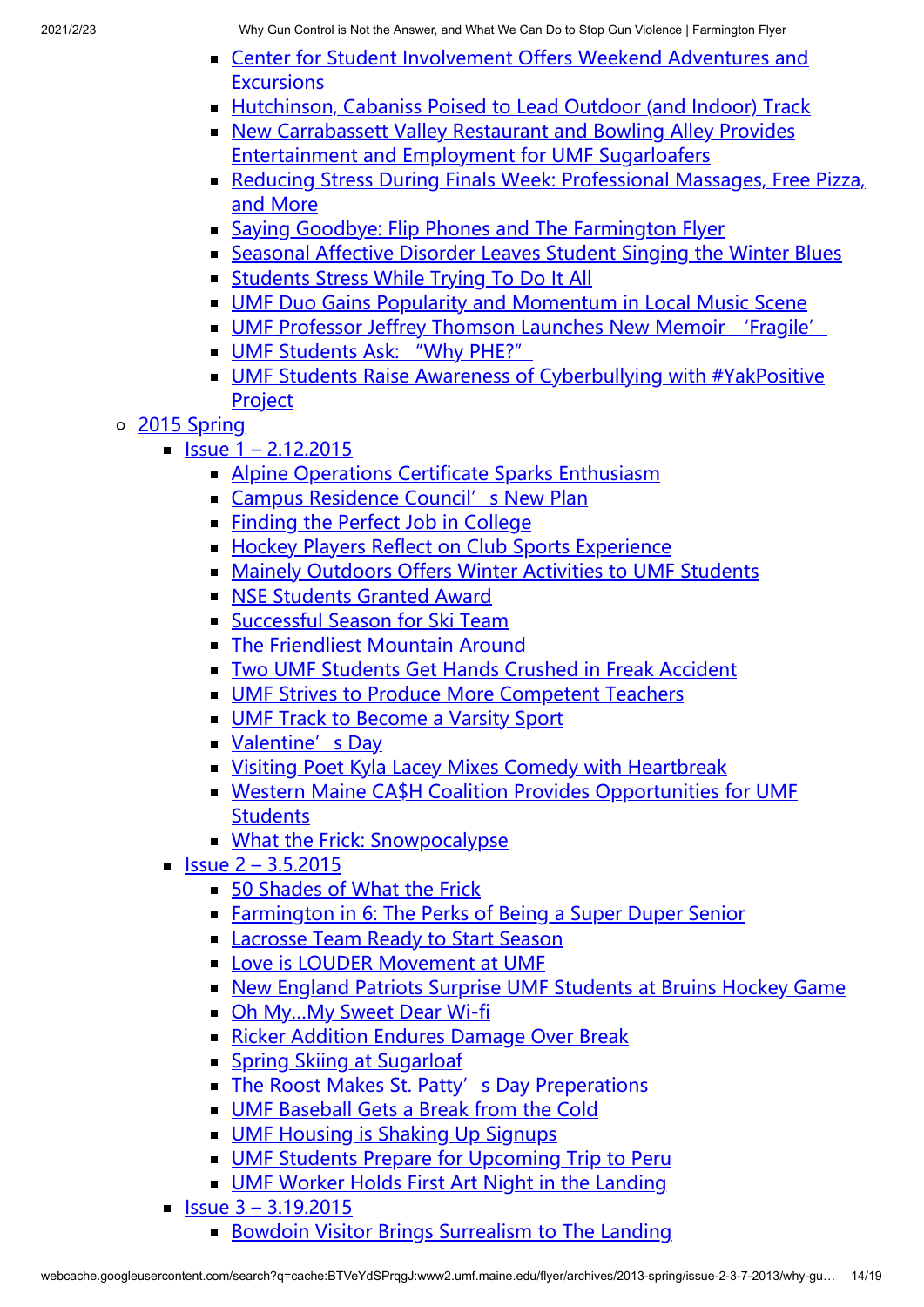- **Example 2** [Cheerleading Club Brings Back Second Place Title](http://www2.umf.maine.edu/flyer/archives/2015-spring/issue-3-3-19-2015/cheerleading-club-brings-back-second-place-title/)
- **[Farmington SOUP Event](http://www2.umf.maine.edu/flyer/archives/2015-spring/issue-3-3-19-2015/farmington-soup-event/)**
- [Have a Knack for Open Mic Night](http://www2.umf.maine.edu/flyer/archives/2015-spring/issue-3-3-19-2015/have-a-knack-for-open-mic-night/)
- **[Mind Reader Performs at UMF](http://www2.umf.maine.edu/flyer/archives/2015-spring/issue-3-3-19-2015/mind-reader-performs-at-umf/)**
- [New Early Childhood Club Starting Next Fall at UMF](http://www2.umf.maine.edu/flyer/archives/2015-spring/issue-3-3-19-2015/new-early-childhood-club-starting-next-fall-at-umf/)
- **[Praxis Core tests Become More Accessible for UMF Students](http://www2.umf.maine.edu/flyer/archives/2015-spring/issue-3-3-19-2015/praxis-core-tests-become-more-accessible-for-umf-students/)**
- [Rugby Team Eager to Start 2015 Season](http://www2.umf.maine.edu/flyer/archives/2015-spring/issue-3-3-19-2015/rugby-team-eager-to-start-2015-season/)
- [Ski Team and SOC Join Forces to Host Costume Fun Race](http://www2.umf.maine.edu/flyer/archives/2015-spring/issue-3-3-19-2015/ski-team-and-soc-join-forces-to-host-costume-fun-race/)
- [The Importance of Farming in Farmington](http://www2.umf.maine.edu/flyer/archives/2015-spring/issue-3-3-19-2015/the-importance-of-farming-in-farmington/)
- **[UMF Amnesty International Club Headed to Brooklyn](http://www2.umf.maine.edu/flyer/archives/2015-spring/issue-3-3-19-2015/umf-amnesty-international-club-headed-to-brooklyn/)**
- **[UMF Maine Maple Sunday Trip](http://www2.umf.maine.edu/flyer/archives/2015-spring/issue-3-3-19-2015/umf-maine-maple-sunday-trip/)**
- $\blacksquare$  [Issue 4 4.23.2015](http://www2.umf.maine.edu/flyer/archives/2015-spring/issue-4-4-23-2015/)
	- [Book Review: Yes Please by Amy Poehler](http://www2.umf.maine.edu/flyer/archives/2015-spring/issue-4-4-23-2015/book-review-yes-please-by-amy-poehler/)
	- **[Congressional Candidate Emily Cain Visits College Democrats](http://www2.umf.maine.edu/flyer/archives/2015-spring/issue-4-4-23-2015/congressional-candidate-emily-cain-visits-college-democrats/)**
	- **[Eh440 Gives "A" Worthy Performance](http://www2.umf.maine.edu/flyer/archives/2015-spring/issue-4-4-23-2015/eh440-gives-a-worthy-performance/)**
	- **[Joe and Doris Tutlis Retire from UMF](http://www2.umf.maine.edu/flyer/archives/2015-spring/issue-4-4-23-2015/joe-and-doris-tutlis-retire-from-umf/)**
	- [Mainely Outdoors Holds Second Battleship Event of the Year](http://www2.umf.maine.edu/flyer/archives/2015-spring/issue-4-4-23-2015/mainely-outdoors-holds-second-battleship-event-of-the-year/)
	- [Quadruple Amputee Veteran Awed Students at the Leadership Banquet](http://www2.umf.maine.edu/flyer/archives/2015-spring/issue-4-4-23-2015/quadruple-amputee-veteran-awed-students-at-the-leadership-banquet/)
	- **[Spring Thaw Opens Local Trails for Exploration](http://www2.umf.maine.edu/flyer/archives/2015-spring/issue-4-4-23-2015/spring-thaw-opens-local-trails-for-exploration/)**
	- **[Staff Spotlight: Barbara Eretzian](http://www2.umf.maine.edu/flyer/archives/2015-spring/issue-4-4-23-2015/staff-spotlight-barbara-eretzian/)**
	- **[Staff Spotlight: Clyde Mitchell](http://www2.umf.maine.edu/flyer/archives/2015-spring/issue-4-4-23-2015/staff-spotlight-clyde-mitchell/)**
	- **[The AWP First-Hand Experience](http://www2.umf.maine.edu/flyer/archives/2015-spring/issue-4-4-23-2015/the-awp-first-hand-experience/)**
	- **[UMF Concert Band Prepares for Spring Performance](http://www2.umf.maine.edu/flyer/archives/2015-spring/issue-4-4-23-2015/umf-concert-band-prepares-for-spring-performance/)**
	- **[UMF Students are Busy Getting Ready for Gamefest](http://www2.umf.maine.edu/flyer/archives/2015-spring/issue-4-4-23-2015/umf-students-are-busy-getting-ready-for-gamefest/)**
	- [UMF Works to Improve Communication with Transfer Students](http://www2.umf.maine.edu/flyer/archives/2015-spring/issue-4-4-23-2015/umf-works-to-improve-communication-with-transfer-students/)
- $\blacksquare$  Issue  $5 5.7.2015$ 
	- [Beaver Talents Showcased at the Annual Spring Fling Talent Show](http://www2.umf.maine.edu/flyer/archives/2015-spring/issue-5-5-7-2015/beaver-talents-showcased-at-the-annual-spring-fling-talent-show/)
	- **[Book Review: Paper Towns by John Green](http://www2.umf.maine.edu/flyer/archives/2015-spring/issue-5-5-7-2015/book-review-paper-towns-by-john-green/)**
	- [Bust-A-Move Beavers Say Goodbye to Seniors](http://www2.umf.maine.edu/flyer/archives/2015-spring/issue-5-5-7-2015/bust-a-move-beavers-say-goodbye-to-seniors/)
	- [Discover the World: Africa](http://www2.umf.maine.edu/flyer/archives/2015-spring/issue-5-5-7-2015/discover-the-world-africa/)
	- **[Farewell Letter to the Flyer](http://www2.umf.maine.edu/flyer/archives/2015-spring/issue-5-5-7-2015/farewell-letter-to-the-flyer/)**
	- [FYS Sustainability Plans for "An Edible UMF"](http://www2.umf.maine.edu/flyer/archives/2015-spring/issue-5-5-7-2015/fys-sustainability-plans-for-an-edible-umf/)
	- **[Local Fiddlehead Pickers are Hungry for Season to Start](http://www2.umf.maine.edu/flyer/archives/2015-spring/issue-5-5-7-2015/local-fiddlehead-pickers-are-hungry-for-season-to-start/)**
	- [Senior Class Executive Board Plans the Last Senior Events](http://www2.umf.maine.edu/flyer/archives/2015-spring/issue-5-5-7-2015/senior-class-executive-board-plans-the-last-senior-events/)
	- **[Staff Spotlight: Dr. Thomas Eastler](http://www2.umf.maine.edu/flyer/archives/2015-spring/issue-5-5-7-2015/staff-spotlight-dr-thomas-eastler/)**
	- **[UMF Track Team Succeeds at NAC Championship Meet](http://www2.umf.maine.edu/flyer/archives/2015-spring/issue-5-5-7-2015/umf-track-team-succeeds-at-nac-championship-meet/)**
	- **[UMF Trail-Blazes State's First K-8 Math Coaching Program](http://www2.umf.maine.edu/flyer/archives/2015-spring/issue-5-5-7-2015/umf-trail-blazes-stats-first-k-8-math-coaching-program/)**
	- **[UMF Ultimate Frisbee Team Makes Strides in Spring](http://www2.umf.maine.edu/flyer/archives/2015-spring/issue-5-5-7-2015/umf-ultimate-frisbee-team-makes-strides-in-spring/)**
	- [What Should be on Your Summer Playlist?](http://www2.umf.maine.edu/flyer/archives/2015-spring/issue-5-5-7-2015/what-should-be-on-your-summer-playlist/)
	- **[What the Frick? Graduation](http://www2.umf.maine.edu/flyer/archives/2015-spring/issue-5-5-7-2015/what-the-frick-graduation/)**
- [2016 Fall](http://www2.umf.maine.edu/flyer/archives/2016-fall/)
	- $\blacksquare$  [Issue 1 9.22.2016](http://www2.umf.maine.edu/flyer/archives/2016-fall/issue-1-9-22-2016/)
		- **[A Balancing Act: Meet Scott Carpenter](http://www2.umf.maine.edu/flyer/archives/2016-fall/issue-1-9-22-2016/a-balancing-act-meet-scott-carpenter/)**
		- **[Drinking in College: A Message for Freshmen](http://www2.umf.maine.edu/flyer/archives/2016-fall/issue-1-9-22-2016/drinking-in-college-a-message-for-freshmen/)**
		- **[Efforts to Reboot Yearbook Club Spark Student Interest](http://www2.umf.maine.edu/flyer/archives/2016-fall/issue-1-9-22-2016/efforts-to-reboot-yearbook-club-spark-student-interest/)**
		- **[Farmington Through the Years](http://www2.umf.maine.edu/flyer/archives/2016-fall/issue-1-9-22-2016/farmington-through-the-years/)**
		- **[FRC Revamps Fitness Programs: New Certifications Mean More Variety](http://www2.umf.maine.edu/flyer/archives/2016-fall/issue-1-9-22-2016/frc-revamps-fitness-programs-new-certifications-mean-more-variety/)**
		- **[Intramural Soccer To Be Replaced With Handball](http://www2.umf.maine.edu/flyer/archives/2016-fall/issue-1-9-22-2016/intramural-soccer-to-be-replaced-with-handball/)**
		- I [Jim Logan of Twice Sold Tales: Farmington's Used Book Store](http://www2.umf.maine.edu/flyer/archives/2016-fall/issue-1-9-22-2016/jim-logan-of-twice-sold-tales-farmingtons-used-book-store/)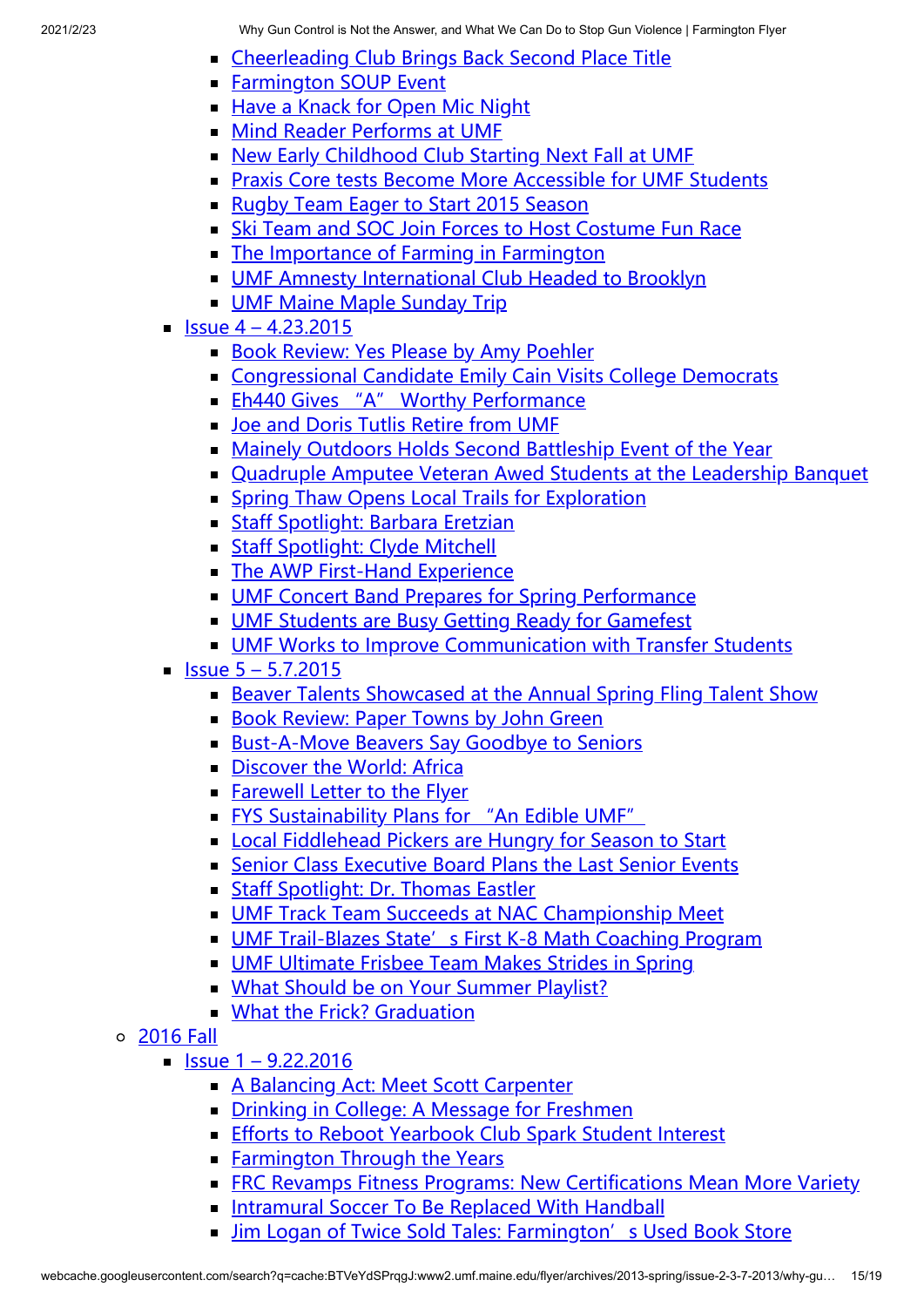- **[Michel Droge's 'Nocturnes' At The UMF Art Gallery](http://www2.umf.maine.edu/flyer/archives/2016-fall/issue-1-9-22-2016/michel-droges-nocturnes-at-the-umf-art-gallery/)**
- **[Nine UMF Students Trek Through Tanzania](http://www2.umf.maine.edu/flyer/archives/2016-fall/issue-1-9-22-2016/nine-umf-students-trek-through-tanzania/)**
- **[Renovations Underway At The UMF Snack Bar](http://www2.umf.maine.edu/flyer/archives/2016-fall/issue-1-9-22-2016/renovations-underway-at-the-umf-snack-bar/)**
- [Some DAM Good Advice!](http://www2.umf.maine.edu/flyer/archives/2016-fall/issue-1-9-22-2016/some-dam-good-advice-5/)
- **[Student Parking Concerns: A Master Planning Discussion with President](http://www2.umf.maine.edu/flyer/archives/2016-fall/issue-1-9-22-2016/student-parking-concerns-a-master-planning-discussion-with-president-kate-foster/)** Kate Foster
- **[Thai Smile Changes Restaurant Location](http://www2.umf.maine.edu/flyer/archives/2016-fall/issue-1-9-22-2016/thai-smile-changes-restaurant-locations/)**
- [The Dakota Access Problem: Indigenous Rights vs. Resources](http://www2.umf.maine.edu/flyer/archives/2016-fall/issue-1-9-22-2016/the-dakota-access-problem-indigenous-rights-vs-resources/)
- $\blacksquare$  [Issue 2 10.6.2016](http://www2.umf.maine.edu/flyer/archives/2016-fall/issue-2-10-6-2016/)
	- **[An Evening of Poetry](http://www2.umf.maine.edu/flyer/archives/2016-fall/issue-2-10-6-2016/an-evening-of-poetry/)**
	- [An Inside Look at Happy Girl: A New Local Pop-Up Shop](http://www2.umf.maine.edu/flyer/archives/2016-fall/issue-2-10-6-2016/an-inside-look-at-happy-girl-a-new-local-pop-up-shop/)
	- **[Beavers Dance Their Way To The Boston Celtics](http://www2.umf.maine.edu/flyer/archives/2016-fall/issue-2-10-6-2016/beavers-dance-their-way-to-the-boston-celtics/)**
	- [College Republicans And Democrats Host Packed Debate Viewing Party](http://www2.umf.maine.edu/flyer/archives/2016-fall/issue-2-10-6-2016/college-republicans-and-democrats-host-packed-debate-viewing-party/)
	- [Farmington Rotaract Club Reaches Out To Guatemalan Children](http://www2.umf.maine.edu/flyer/archives/2016-fall/issue-2-10-6-2016/farmington-rotaract-club-reaches-out-to-guatemalan-children/)
	- **[Halloween Movie Review: 2016 Blair Witch](http://www2.umf.maine.edu/flyer/archives/2016-fall/issue-2-10-6-2016/halloween-movie-review-2016-blair-witch/)**
	- [Local Man To Open Mexican Restaurant and Tequila Bar In Farmington](http://www2.umf.maine.edu/flyer/archives/2016-fall/issue-2-10-6-2016/local-man-to-open-mexican-restaurant-and-tequila-bar-in-farmington/)
	- [Mainely Outdoors Hosts Seventh Annual Golf Scramble](http://www2.umf.maine.edu/flyer/archives/2016-fall/issue-2-10-6-2016/mainely-outdoors-hosts-seventh-annual-golf-scramble/)
	- **[Melcher Keeping Tabs On The Pulse of Politics](http://www2.umf.maine.edu/flyer/archives/2016-fall/issue-2-10-6-2016/melcher-keeping-tabs-on-the-pulse-of-politics/)**
	- [Men's Soccer Team Faces North Conference Rival](http://www2.umf.maine.edu/flyer/archives/2016-fall/issue-2-10-6-2016/mens-soccer-team-faces-north-conference-rival/)
	- [Nahid Fekri-Dalpour Showcases Photography Series 'Moon' in Home](http://www2.umf.maine.edu/flyer/archives/2016-fall/issue-2-10-6-2016/nahid-fekri-dalpour-showcases-photography-series-moon-in-home-gallery/) **Gallery**
	- [New Patio Construction Underway on Mantor Green](http://www2.umf.maine.edu/flyer/archives/2016-fall/issue-2-10-6-2016/new-patio-construction-underway-on-mantor-green/)
	- [Visiting Writer Anthony Johnston Enchants UMF Students](http://www2.umf.maine.edu/flyer/archives/2016-fall/issue-2-10-6-2016/visiting-writer-anthony-johnston-enchants-umf-students/)
	- **[Who Attends The Farmington Fair?](http://www2.umf.maine.edu/flyer/archives/2016-fall/issue-2-10-6-2016/who-attends-the-farmington-fair/)**
- $\blacksquare$  [Issue 3 10.27.2016](http://www2.umf.maine.edu/flyer/archives/2016-fall/issue-3-10-27-2016/)
	- [A Fork In the Road: Where Is Our Country Heading?](http://www2.umf.maine.edu/flyer/archives/2016-fall/issue-3-10-27-2016/a-fork-in-the-road-where-is-our-country-heading/)
	- **Examples To UMF University Store Underway**
	- [Comics!](http://www2.umf.maine.edu/flyer/archives/2016-fall/issue-3-10-27-2016/comics/)
	- [Connie Voisine's Poetry: Poignant & Powerful](http://www2.umf.maine.edu/flyer/archives/2016-fall/issue-3-10-27-2016/connie-voisines-poetry-poignant-powerful/)
	- **[Farmington Parks and Recreation Hopes To Provide Safe Environment](http://www2.umf.maine.edu/flyer/archives/2016-fall/issue-3-10-27-2016/farmington-parks-and-recreation-hopes-to-provide-safe-environment-for-trick-or-treaters/)** For Trick Or Treaters
	- [Health Students Collaborate With Sandy River Farms](http://www2.umf.maine.edu/flyer/archives/2016-fall/issue-3-10-27-2016/health-students-collaborate-with-sandy-river-farms/)
	- [Rainbow League Relocates To Room 006 In Tech Commons Basement](http://www2.umf.maine.edu/flyer/archives/2016-fall/issue-3-10-27-2016/rainbow-league-relocates-to-room-006-in-tech-commons-basement/)
	- [Residue: A Collaboration Of Art At The UMF Art Gallery](http://www2.umf.maine.edu/flyer/archives/2016-fall/issue-3-10-27-2016/residue-a-collaboration-of-art-at-the-umf-art-gallery/)
	- [Some DAM Good Advice!](http://www2.umf.maine.edu/flyer/archives/2016-fall/issue-3-10-27-2016/some-dam-good-advice-6/)
	- [Step UP! Program Empowers Students to Promote Bystander](http://www2.umf.maine.edu/flyer/archives/2016-fall/issue-3-10-27-2016/step-up-program-empowers-students-to-promote-bystander-intervention/) **Intervention**
	- [Students Team Up With HCC To Bring Wellness To Franklin County](http://www2.umf.maine.edu/flyer/archives/2016-fall/issue-3-10-27-2016/students-team-up-with-hcc-to-bring-wellness-to-franklin-county/)
	- [The Cannaballot: Voting Green In 2016 With Question 1](http://www2.umf.maine.edu/flyer/archives/2016-fall/issue-3-10-27-2016/the-cannaballot-voting-green-in-2016-with-question-1/)
	- [UMF Cross Country Runs An Uphill Battle To Reach Championship Meet](http://www2.umf.maine.edu/flyer/archives/2016-fall/issue-3-10-27-2016/umf-cross-country-runs-an-uphill-battle-to-reach-championship-meet/)
	- [UMF Students And Local Community Members Weigh In On Question 3](http://www2.umf.maine.edu/flyer/archives/2016-fall/issue-3-10-27-2016/umf-students-and-local-community-members-weigh-in-on-question-3/)
	- [UMF's Days Of Service A Way To Give Back](http://www2.umf.maine.edu/flyer/archives/2016-fall/issue-3-10-27-2016/umfs-days-of-service-a-way-to-give-back/)
- $\blacksquare$  [Issue 4 11.10.2016](http://www2.umf.maine.edu/flyer/archives/2016-fall/issue-4-11-10-2016/)
	- [Advice For Expected Education Majors Applying To Schools](http://www2.umf.maine.edu/flyer/archives/2016-fall/issue-4-11-10-2016/advice-for-expected-education-majors-applying-to-schools/)
	- [Bust-A-Move Beavers Prepare For Early Showcase](http://www2.umf.maine.edu/flyer/archives/2016-fall/issue-4-11-10-2016/bust-a-move-beavers-prepare-for-early-showcase/)
	- **[Elizabeth Peavey Performs Stunning One-Woman Show](http://www2.umf.maine.edu/flyer/archives/2016-fall/issue-4-11-10-2016/elizabeth-peavey-performs-stunning-one-woman-show/)**
	- [Gun Violence Epidemic Hits Home: Faculty Concerns Delay HvZ](http://www2.umf.maine.edu/flyer/archives/2016-fall/issue-4-11-10-2016/gun-violence-epidemic-hits-home-faculty-concerns-delay-hvz-gameplay/) **Gameplay**
	- [New FRC Program Encourages Healthy Lifestyle Changes](http://www2.umf.maine.edu/flyer/archives/2016-fall/issue-4-11-10-2016/new-frc-program-encourages-people-to-make-smart-choices/)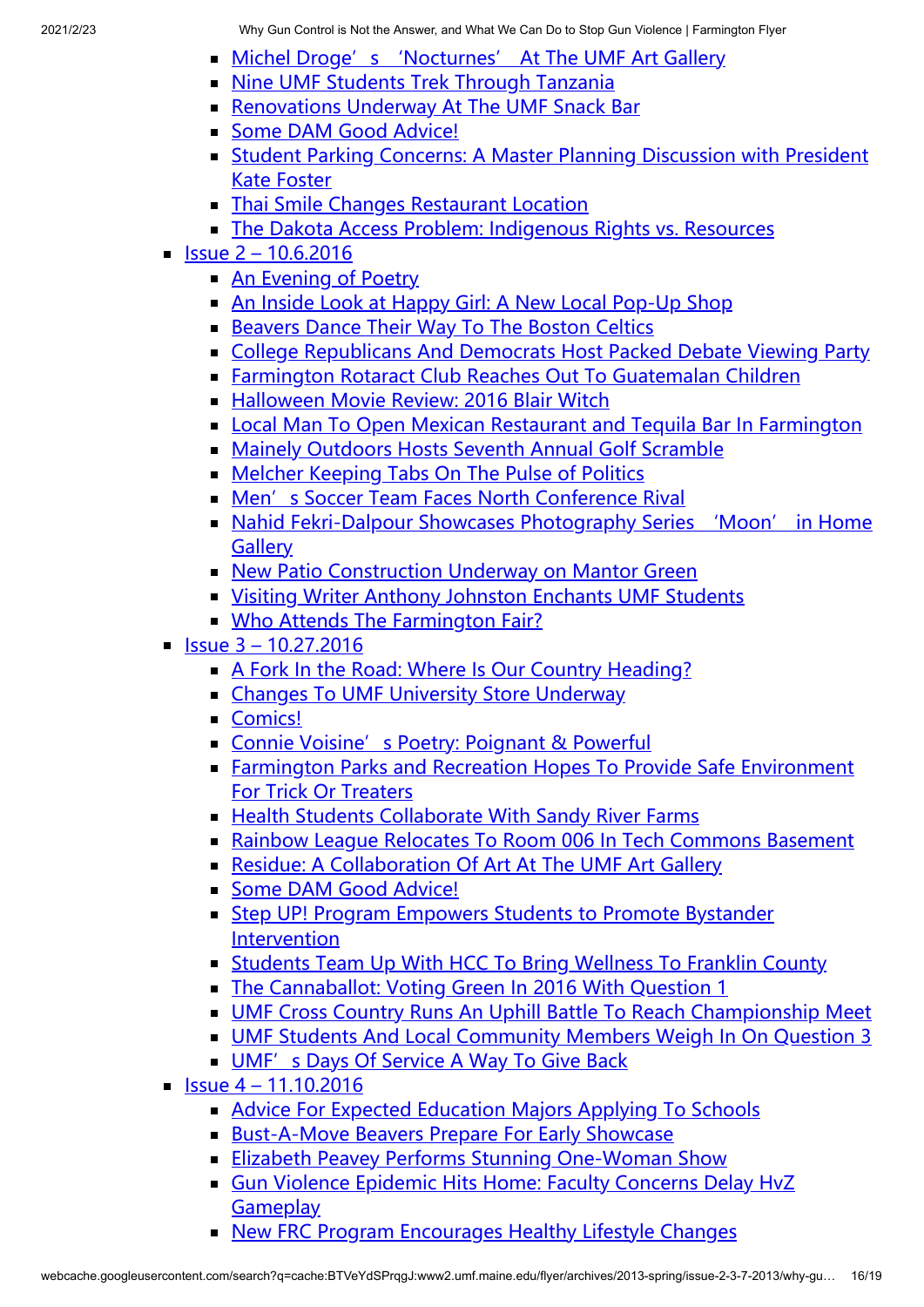- **Patricia O' Donnell Reads From Her New Memoir**
- **[Rainbow League Welcomes Public to Gender Diversity Night](http://www2.umf.maine.edu/flyer/archives/2016-fall/issue-4-11-10-2016/rainbow-league-welcomes-public-to-gender-diversity-night/)**
- [Seth Wescott To Speak At The Riders Club Movie Premiere](http://www2.umf.maine.edu/flyer/archives/2016-fall/issue-4-11-10-2016/seth-wescott-to-speak-at-the-riders-club-movie-premiere/)
- [Some DAM Good Advice!](http://www2.umf.maine.edu/flyer/archives/2016-fall/issue-4-11-10-2016/some-dam-good-advice-7/)
- **[The Piano Man: Samuel Schwehm](http://www2.umf.maine.edu/flyer/archives/2016-fall/issue-4-11-10-2016/the-piano-man-samuel-schwehm/)**
- [Trip To Cyprus Will Teach About Ecotourism](http://www2.umf.maine.edu/flyer/archives/2016-fall/issue-4-11-10-2016/trip-to-cyprus-will-teach-about-ecotourism/)
- **[Tug Collective Examines Cultural Fluidity with Contemporary Project:](http://www2.umf.maine.edu/flyer/archives/2016-fall/issue-4-11-10-2016/tug-collective-examines-cultural-fluidity-with-contemporary-project-who-eats-at-taco-bell/)** 'Who Eats at Taco Bell?'
- [UMF Fitness & Recreation Hosts Ninth-Annual Turkey Trot](http://www2.umf.maine.edu/flyer/archives/2016-fall/issue-4-11-10-2016/umf-fitness-recreation-hosts-ninth-annual-turkey-trot/)
- **[UMF History Professor Michael Schoeppner On Moral Contagion](http://www2.umf.maine.edu/flyer/archives/2016-fall/issue-4-11-10-2016/umf-history-professor-michael-schoeppner-on-moral-contagion/)**
- $\blacksquare$  [Issue 5 12.8.2016](http://www2.umf.maine.edu/flyer/archives/2016-fall/issue-5-12-8-2016/)
	- **[Alpha Lambda Delta Organizes Food Drive For Local Families](http://www2.umf.maine.edu/flyer/archives/2016-fall/issue-5-12-8-2016/alpha-lambda-delta-organizes-food-drive-for-local-families/)**
	- **[Famous Maine Authors Inspire at Downtown Farmington Bookstore](http://www2.umf.maine.edu/flyer/archives/2016-fall/issue-5-12-8-2016/famous-maine-authors-inspire-at-downtown-farmington-bookstore/)**
	- **[UMF Winter Break: Housing Details and Student Perspectives](http://www2.umf.maine.edu/flyer/archives/2016-fall/issue-5-12-8-2016/umf-winter-break-housing-details-and-student-perspectives/)**
- [2016 Spring](http://www2.umf.maine.edu/flyer/archives/2016-spring/)
	- $\blacksquare$  [Issue 1 2.11.2016](http://www2.umf.maine.edu/flyer/archives/2016-spring/issue-1-2-11-2016/)
		- **[Biomass Heating Plant Nears Completion](http://www2.umf.maine.edu/flyer/archives/2016-spring/issue-1-2-11-2016/biomass-heating-plant-nears-completion/)**
		- **[Club Spotlight: Active Minds](http://www2.umf.maine.edu/flyer/archives/2016-spring/issue-1-2-11-2016/club-spotlight-active-minds/)**
		- **[Elementary Education Advanced Practicum Program Experiences](http://www2.umf.maine.edu/flyer/archives/2016-spring/issue-1-2-11-2016/elementary-education-advanced-practicum-program-experiences-changes/) Changes**
		- **[Faculty Spotlight: Waleck Dalpour](http://www2.umf.maine.edu/flyer/archives/2016-spring/issue-1-2-11-2016/faculty-spotlight-waleck-dalpour/)**
		- **[Health Advocates Sponsor Culinary Event](http://www2.umf.maine.edu/flyer/archives/2016-spring/issue-1-2-11-2016/health-advocates-sponsor-culinary-event/)**
		- [New Addiction Rehabilitation Certification Open to All Majors](http://www2.umf.maine.edu/flyer/archives/2016-spring/issue-1-2-11-2016/new-addiction-rehabilitation-certification-open-to-all-majors/)
		- [SAAC Promotes Campaign to End Sexual Violence](http://www2.umf.maine.edu/flyer/archives/2016-spring/issue-1-2-11-2016/saac-promotes-campaign-to-end-sexual-violence/)
		- **[Task Force Plans New Future for University Store](http://www2.umf.maine.edu/flyer/archives/2016-spring/issue-1-2-11-2016/task-force-plans-new-future-for-university-store/)**
		- **[UMF Club Hockey Recreating Itself, Pushing for Playoff Run](http://www2.umf.maine.edu/flyer/archives/2016-spring/issue-1-2-11-2016/umf-club-hockey-recreating-itself-pushing-for-playoff-run/)**
		- [UMF Professors Receive Grants to Study Medicinal Cannabis](http://www2.umf.maine.edu/flyer/archives/2016-spring/issue-1-2-11-2016/umf-professors-receive-grants-to-study-medicinal-cannabis/)
		- **[UMF Science Lab Renovations Finally Complete](http://www2.umf.maine.edu/flyer/archives/2016-spring/issue-1-2-11-2016/umf-science-lab-renovations-finally-complete/)**
		- **[UMF Track and Field Searches for New Coach](http://www2.umf.maine.edu/flyer/archives/2016-spring/issue-1-2-11-2016/umf-track-and-field-searches-for-new-coach/)**
		- **[Updates to Group Fitness Space at FRC Provides Privacy](http://www2.umf.maine.edu/flyer/archives/2016-spring/issue-1-2-11-2016/updates-to-group-fitness-space-at-frc-provides-privacy/)**
	- $\blacksquare$  [Issue 2 3.3.2016](http://www2.umf.maine.edu/flyer/archives/2016-spring/issue-2-3-3-2016/)
		- **[Aramark Dining Service to be Replaced by Sodexo](http://www2.umf.maine.edu/flyer/archives/2016-spring/issue-2-3-3-2016/aramark-dining-service-to-be-replaced-by-sodexo/)**
		- **[Bust A Move Beaver's Upcoming Recital Promises to Deliver](http://www2.umf.maine.edu/flyer/archives/2016-spring/issue-2-3-3-2016/bust-a-move-beavers-upcoming-recital-promises-to-deliver/)**
		- [Community Assistants Continue to Hold Fun and Educational Programs](http://www2.umf.maine.edu/flyer/archives/2016-spring/issue-2-3-3-2016/community-assistants-continue-to-hold-fun-and-educational-programs/)
		- [Game Review: XCOM 2](http://www2.umf.maine.edu/flyer/archives/2016-spring/issue-2-3-3-2016/game-review-xcom-2/)
		- **[Softball Team Fundraises Their Way to Florida](http://www2.umf.maine.edu/flyer/archives/2016-spring/issue-2-3-3-2016/softball-team-fundraises-their-way-to-florida/)**
		- [Some DAM Good Advice!](http://www2.umf.maine.edu/flyer/archives/2016-spring/issue-2-3-3-2016/some-dam-good-advice/)
		- **[Students Encouraged to Participate in Upcoming Caucuses](http://www2.umf.maine.edu/flyer/archives/2016-spring/issue-2-3-3-2016/students-encouraged-ro-participate-in-upcoming-caucuses/)**
		- **[Tumbledown: A Review](http://www2.umf.maine.edu/flyer/archives/2016-spring/issue-2-3-3-2016/tumbledown-a-review/)**
		- **[UMF Baseball and Lacrosse Lead the Way Into Spring Season](http://www2.umf.maine.edu/flyer/archives/2016-spring/issue-2-3-3-2016/umf-baseball-and-lacrosse-lead-the-way-into-spring-season/)**
		- **[UMF Beavers Get Thrifty](http://www2.umf.maine.edu/flyer/archives/2016-spring/issue-2-3-3-2016/umf-beavers-get-thrifty/)**
		- **[UMF Students Color to Fund Arts Night](http://www2.umf.maine.edu/flyer/archives/2016-spring/issue-2-3-3-2016/umf-students-color-to-fund-arts-night/)**
		- **[UMF Tennis Club Serves Up New Opportunities](http://www2.umf.maine.edu/flyer/archives/2016-spring/issue-2-3-3-2016/umf-tennis-club-serves-up-new-opportunities/)**
		- **[WUMF Continues to Provide the Soundtrack for Farmington](http://www2.umf.maine.edu/flyer/archives/2016-spring/issue-2-3-3-2016/wumf-continues-to-provide-the-soundtrack-for-farmington/)**
	- $\blacksquare$  [Issue 3 3.17.2016](http://www2.umf.maine.edu/flyer/archives/2016-spring/issue-3-3-17-2016/)
		- [Adam Morrison: The Man Behind 'Nordica Sessions'](http://www2.umf.maine.edu/flyer/archives/2016-spring/issue-3-3-17-2016/adam-morrison-the-man-behind-nordica-sessions/)
		- [Athlete Spotlight: Elizabeth Ferry](http://www2.umf.maine.edu/flyer/archives/2016-spring/issue-3-3-17-2016/athlete-spotlight-elizabeth-ferry/)
		- **[Britt Courturier: Inspiration through In-Field Experience](http://www2.umf.maine.edu/flyer/archives/2016-spring/issue-3-3-17-2016/britt-courturier-inspiration-through-in-field-experience/)**
		- **[Changes Made to Housing Application Process](http://www2.umf.maine.edu/flyer/archives/2016-spring/issue-3-3-17-2016/changes-made-to-housing-application-process/)**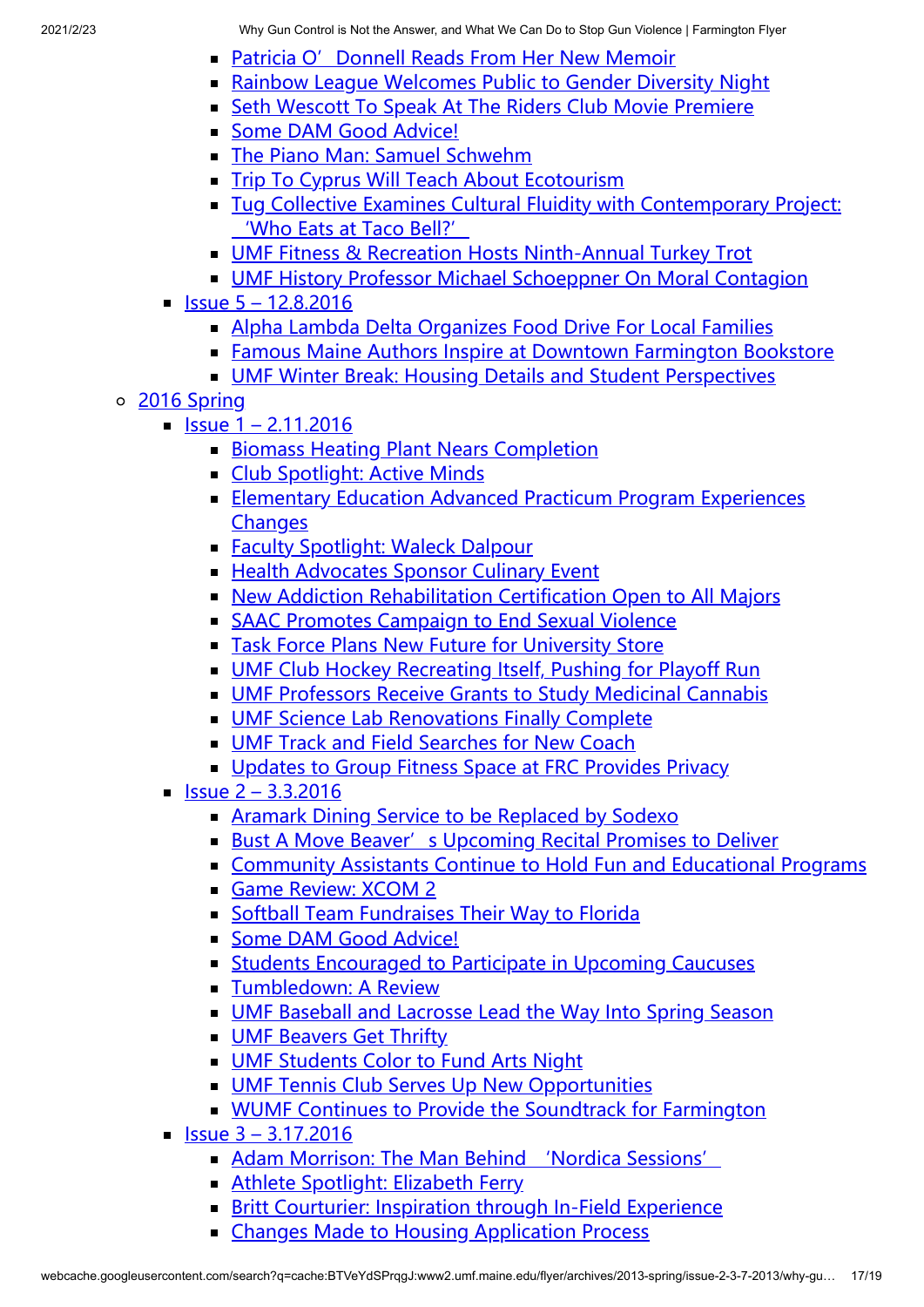- [Kabagambe Jjangu: Founder of TechnOldie Services](http://www2.umf.maine.edu/flyer/archives/2016-spring/issue-3-3-17-2016/kabagambe-jjangu-founder-of-technoldie-services/)
- [New LGBTQ+ Themed Floor To Be Added to Scott Hall](http://www2.umf.maine.edu/flyer/archives/2016-spring/issue-3-3-17-2016/new-lgbtq-themed-floor-to-be-added-to-scott-hall/)
- [Rotaract Club Continues to Stay Involved with the Community](http://www2.umf.maine.edu/flyer/archives/2016-spring/issue-3-3-17-2016/rotaract-club-continues-to-stay-involved-with-the-community/)
- **Example 2 [Senator King Shares Values of Leadership with UMF; Draws Upon Life of](http://www2.umf.maine.edu/flyer/archives/2016-spring/issue-3-3-17-2016/senator-king-shares-values-of-leadership-with-umf-draws-upon-life-of-maine-hero/)** Maine Hero
- [Some DAM Good Advice!](http://www2.umf.maine.edu/flyer/archives/2016-spring/issue-3-3-17-2016/some-dam-good-advice-2/)
- **[Spring Fling Committee gears up for another year of events](http://www2.umf.maine.edu/flyer/archives/2016-spring/issue-3-3-17-2016/spring-fling-committee-gears-up-for-another-year-of-events/)**
- [The Homestead Serves up Change in the Bakery](http://www2.umf.maine.edu/flyer/archives/2016-spring/issue-3-3-17-2016/the-homestead-serves-up-change-in-the-bakery/)
- **[UMF Student Advocates for the Hijab](http://www2.umf.maine.edu/flyer/archives/2016-spring/issue-3-3-17-2016/umf-student-advocates-for-the-hijab/)**
- **[UMF Ultimate Frisbee Club Starts Women's Team](http://www2.umf.maine.edu/flyer/archives/2016-spring/issue-3-3-17-2016/umf-ultimate-frisbee-club-starts-womens-team/)**
- **Example 2 [Veronica Manasco: Transformation Through the Love of Education](http://www2.umf.maine.edu/flyer/archives/2016-spring/issue-3-3-17-2016/veronica-manasco-transformation-through-the-love-of-education/)**
- **[Women's Lacrosse Remains Hopeful for 2016 Season](http://www2.umf.maine.edu/flyer/archives/2016-spring/issue-3-3-17-2016/womens-lacrosse-remains-hopeful-for-2016-season/)**
- $\blacksquare$  [Issue 4 4.21.2016](http://www2.umf.maine.edu/flyer/archives/2016-spring/issue-4-4-21-2016/)
	- **[Human vs. Zombies Game Adds New Component](http://www2.umf.maine.edu/flyer/archives/2016-spring/issue-4-4-21-2016/human-vs-zombies-game-adds-new-component/)**
	- [Low Turnout for Senate Election; Commuter Students Not Included](http://www2.umf.maine.edu/flyer/archives/2016-spring/issue-4-4-21-2016/low-turnout-for-senate-election-commuter-students-not-included/)
	- [Relay For Life Raises 14k for American Cancer Society](http://www2.umf.maine.edu/flyer/archives/2016-spring/issue-4-4-21-2016/relay-for-life-raises-14k-for-american-cancer-society/)
	- **[Rugby Team Hosts Annual Hair Auction Fundraiser](http://www2.umf.maine.edu/flyer/archives/2016-spring/issue-4-4-21-2016/rugby-team-hosts-annual-hair-auction-fundraiser/)**
	- [Sex and Other Stuff: Arielle Greenberg Reads at UMF](http://www2.umf.maine.edu/flyer/archives/2016-spring/issue-4-4-21-2016/sex-and-other-stuff-arielle-greenberg-reads-at-umf/)
	- [Some DAM Good Advice!](http://www2.umf.maine.edu/flyer/archives/2016-spring/issue-4-4-21-2016/some-dam-good-advice-3/)
	- **[Sprout Film Festival Returns to UMF](http://www2.umf.maine.edu/flyer/archives/2016-spring/issue-4-4-21-2016/sprout-film-festival-returns-to-umf/)**
	- [Stories Come to Life at UMF's Human Library](http://www2.umf.maine.edu/flyer/archives/2016-spring/issue-4-4-21-2016/stories-come-to-life-at-umfs-human-library/)
	- **Sugarloaf Stays** 'Sugary' for Spring
	- [UMF Cancer Survivor Finds Positivity and Appreciation for Life](http://www2.umf.maine.edu/flyer/archives/2016-spring/issue-4-4-21-2016/umf-cancer-survivor-finds-positivity-and-appreciation-for-life/)
	- [UMF Professor of Music Returns Triumphant from Sabbatical in Italy](http://www2.umf.maine.edu/flyer/archives/2016-spring/issue-4-4-21-2016/umf-professor-of-music-returns-triumphant-from-sabbatical-in-italy/)
	- [UMF Student Recognized for Leadership with Michael Winston Award](http://www2.umf.maine.edu/flyer/archives/2016-spring/issue-4-4-21-2016/umf-student-recognized-for-leadership-with-michael-winston-award/)
	- **[UMF Student Senate Hosts 24th Annual Leadership Banquet](http://www2.umf.maine.edu/flyer/archives/2016-spring/issue-4-4-21-2016/umf-student-senate-hosts-24th-annual-leadership-banquet/)**
	- **[UMF Students Showcase The Complete Works of William Shakespeare](http://www2.umf.maine.edu/flyer/archives/2016-spring/issue-4-4-21-2016/umf-students-showcase-the-complete-works-of-william-shakespeare/)**
- $\blacksquare$  Issue  $5 5.5.2016$ 
	- **[A Response To Governor LePage](http://www2.umf.maine.edu/flyer/archives/2016-spring/issue-5-5-5-2016/a-response-to-governor-lepage/)**
	- [Album Review: Gin & Sonic by Alpine Ghost](http://www2.umf.maine.edu/flyer/archives/2016-spring/issue-5-5-5-2016/album-review-gin-sonic-by-alpine-ghost/)
	- [Camp Summit Opens Doors For Kids With Autism](http://www2.umf.maine.edu/flyer/archives/2016-spring/issue-5-5-5-2016/camp-summit-opens-doors-for-kids-with-autism/)
	- [Deep Treble Performs Under Breezy Spring Conditions](http://www2.umf.maine.edu/flyer/archives/2016-spring/issue-5-5-5-2016/deep-treble-performs-under-breezy-spring-conditions/)
	- **[Farewell Letter From The Editor](http://www2.umf.maine.edu/flyer/archives/2016-spring/issue-5-5-5-2016/farewell-letter-from-the-editor/)**
	- [New Apple Trees Spring Up at UMF](http://www2.umf.maine.edu/flyer/archives/2016-spring/issue-5-5-5-2016/new-apple-trees-spring-up-at-umf/)
	- **[Positive Ways to Handle Spring Semester Stress](http://www2.umf.maine.edu/flyer/archives/2016-spring/issue-5-5-5-2016/positive-ways-to-handle-spring-semester-stress/)**
	- [Some DAM Good Advice!](http://www2.umf.maine.edu/flyer/archives/2016-spring/issue-5-5-5-2016/some-dam-good-advice-4/)
	- [Teaching Students About Teaching Writing](http://www2.umf.maine.edu/flyer/archives/2016-spring/issue-5-5-5-2016/teaching-students-about-teaching-writing/)
	- [The Conservative Perspective on a Liberal Campus](http://www2.umf.maine.edu/flyer/archives/2016-spring/issue-5-5-5-2016/the-conservative-perspective-on-a-liberal-campus/)
	- **[Theo Kalikow And Loraine Spenciner Honored In Renaming of UMF](http://www2.umf.maine.edu/flyer/archives/2016-spring/issue-5-5-5-2016/theo-kalikow-and-loraine-spenciner-honored-in-renaming-of-umf-landmarks/)** Landmarks
	- [UMF Campus Residence Council Hosts 'Beaverz Got Talent'](http://www2.umf.maine.edu/flyer/archives/2016-spring/issue-5-5-5-2016/umf-campus-residence-council-hosts-beaverz-got-talent/)
	- [UMF Celebrates Student Work At 2016 Symposium Day](http://www2.umf.maine.edu/flyer/archives/2016-spring/issue-5-5-5-2016/umf-celebrates-student-work-at-2016-symposium-day/)
- [Online Exclusives](http://www2.umf.maine.edu/flyer/archives/online-exclusives/)
	- [Retired UMF Professor Dr. Roy Van Til Presents 'Economic Factors in](http://www2.umf.maine.edu/flyer/archives/online-exclusives/retired-umf-professor-dr-roy-van-til-presents-economic-factors-in-political-elections/) Political Elections'
	- **[World-Renowned Author To Appear at UMF Storyfest](http://www2.umf.maine.edu/flyer/archives/online-exclusives/world-renowned-author-to-appear-at-umf-storyfest/)**
- [Contact and Social Media](http://www2.umf.maine.edu/flyer/contact/)
- **[Athletics](http://athletics.umf.maine.edu/landing/index)**
- [Alumni](http://alumni.umf.maine.edu/)